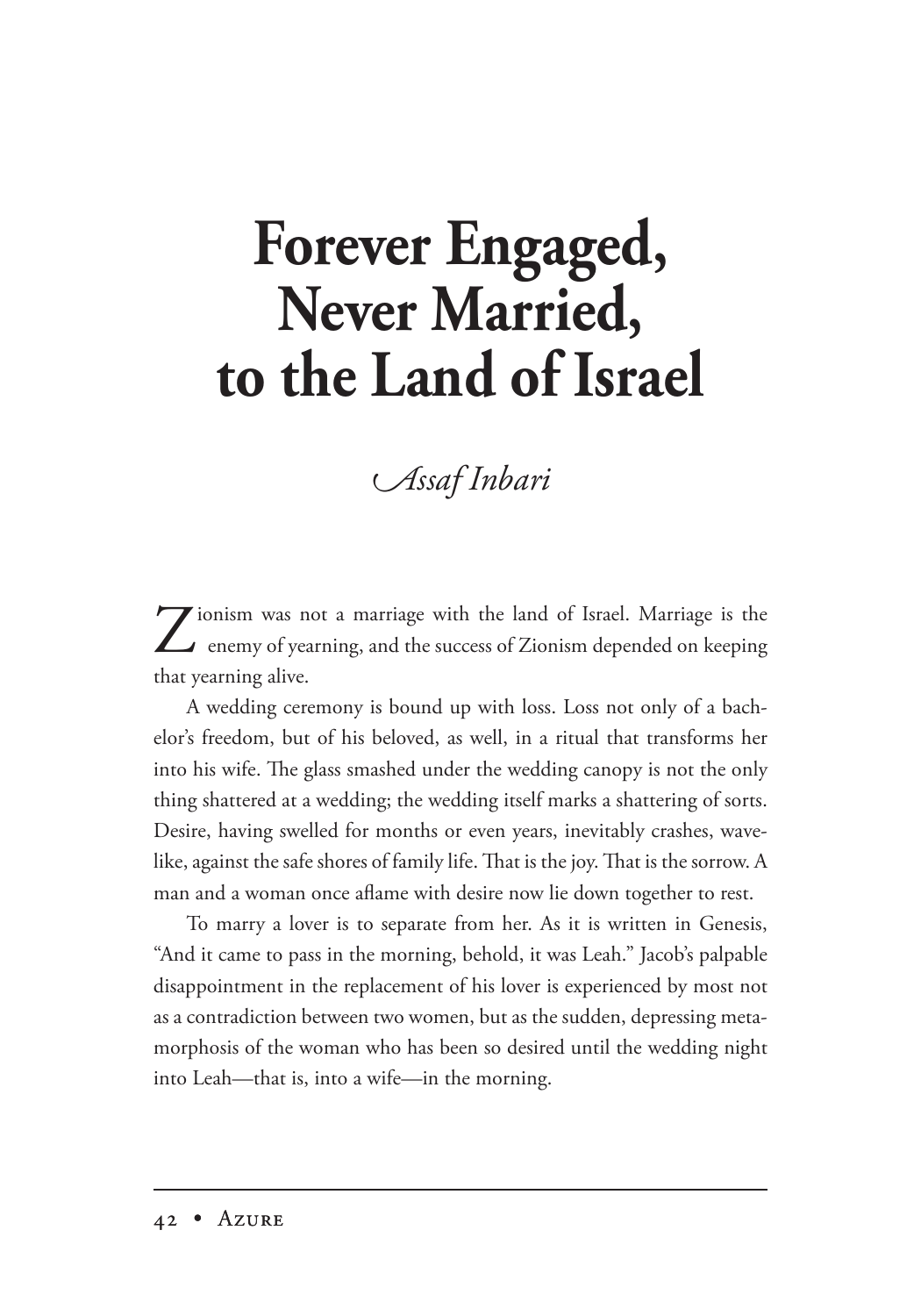She did not suddenly grow ugly or old; hers is the same body that appeared in hundreds of his dreams. But now she is his, and one can hardly long for what one already possesses.

Two thousand years of exile enabled the Jewish people to labor for Rachel, but never wake up in the morning with Leah. "Next year in Jerusalem!" cried the Jews, their longing for the land of Israel a perpetually deferred engagement. Each year was next year. Like Beethoven's passionate letter to his "Immortal Beloved," Jewish prayer forever reinforced the distance so essential to keeping the thirst for Zion alive.

Every beloved is distant; it is thus that she is beloved. She is "there," not here, "then," not now. Tristan and Isolde did their utmost to forestall their union; only they, in the end, disallowed it. The medieval troubadours of Spain and France chose a life of eternal craving: Unilateral devotion to the wives of lords and counts, who were, from the outset and forever, unattainable. Romeo and Juliet desired unto their death, and yet in their death escaped desire's fulfillment. While Shakespeare provides a plausible justification, plot-wise, for their double suicide, is it not possible that he in truth serves up this melodramatic ending to release them from what really frightened him, and them—the "happy ending" of marriage?

This is the essential structure of Western desire: Yearning on one hand, and marriage on the other. One must marry, since procreation is the way of all flesh. Yet, it is not via marriage that a man finds relief from the humiliating prison of his biological urges. Perhaps a physical, base form of "happiness" was indeed the whole story in the ancient world; in the new, Western narrative, however, "this world" was pitted against "the world to come," and man, in turn, divided into a "body" and a "soul." The pagan notion of immanence is, in fact, precisely what the fathers of Western thought sought to overturn. Plato defied this notion in his Theory of Forms, which holds that our sensory world is but a paltry shadow of an ideal realm; the Gnostics challenged it through their belief that an evil god, whom they called the demiurge, created the physical world, including the vile flesh of the humans who populate it.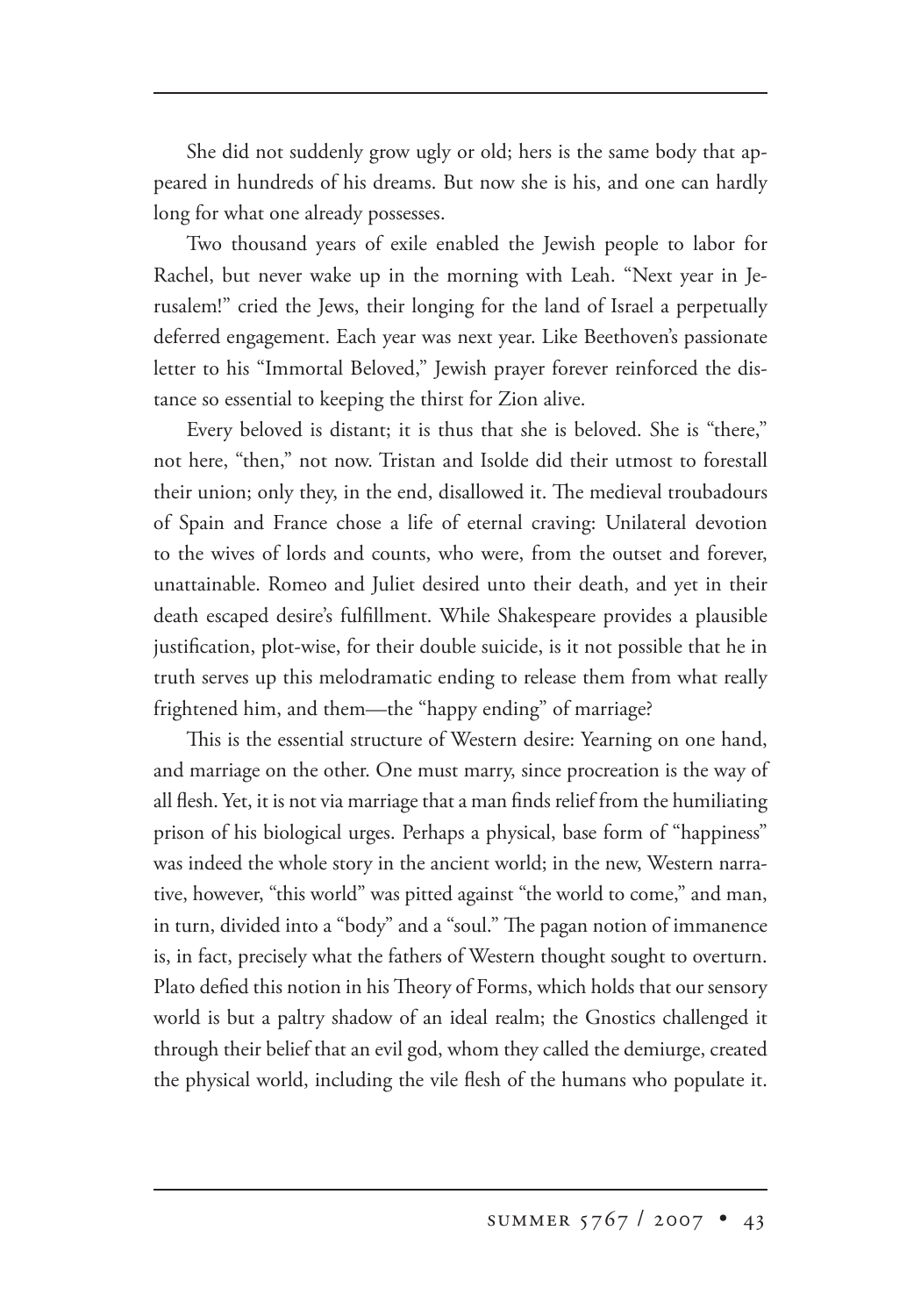It is the soul's task, the Gnostics argued, to free itself from the prison of the flesh, and return from earthly exile to its source in the one, true God. The early Christians balked at immanence when they conceived of life as death, and death (the "Kingdom of Heaven") as life in the world to come.

In Athens, in the secret caves of mystics in Iran and Judea, and in Nazareth, Western culture was born as a culture of yearning, of alienation from nature, of utter contempt for the relief of bodily urges. And when Constantine converted to Christianity in the fourth century, establishing that faith as the dominant religion of the West, the rift between longing and marriage, "Nature" and "Grace," only deepened.

It was then that "happiness" came to mean something different—and with it, the concept of love. If "this world" was no longer understood to be the whole world, but merely the corrupt one, marred by human existence, then succumbing to one's desires is not happiness, but suffering; if flesh is not man in his entirety, but merely his unholy shell, attachments of the flesh (via the socially sanctioned institution of marriage) are not love, but the slavish satisfaction of man's basest desires.

True, Christianity—monks and nuns notwithstanding—never criticized the institution of marriage outright. Yet the Church's most pronounced legacy to the culture of the West—the division of "body" and "soul," needs and yearning—condemned marriage to the lesser, earthly axis, as opposed to the higher, spiritual one. "Render unto Caesar the things which are Caesar's," said Jesus, "and unto God what are God's"; give Nature what it demands of your worldly body through the acts of marriage and childbearing, and give God your *soul*.

Judaism was born amidst this same cultural revolution. True, Judaism's biblical, monotheistic forebears, such as Moses and the prophets, had already rejected immanence in favor of transcendence. Yet the Hebrew Bible viewed "this world" as the realm of redemption. Nowhere does the Bible speak of a "Kingdom of Heaven" beyond the world man inhabits. Reward and punishment for earthly deeds are doled out during one's lifetime, since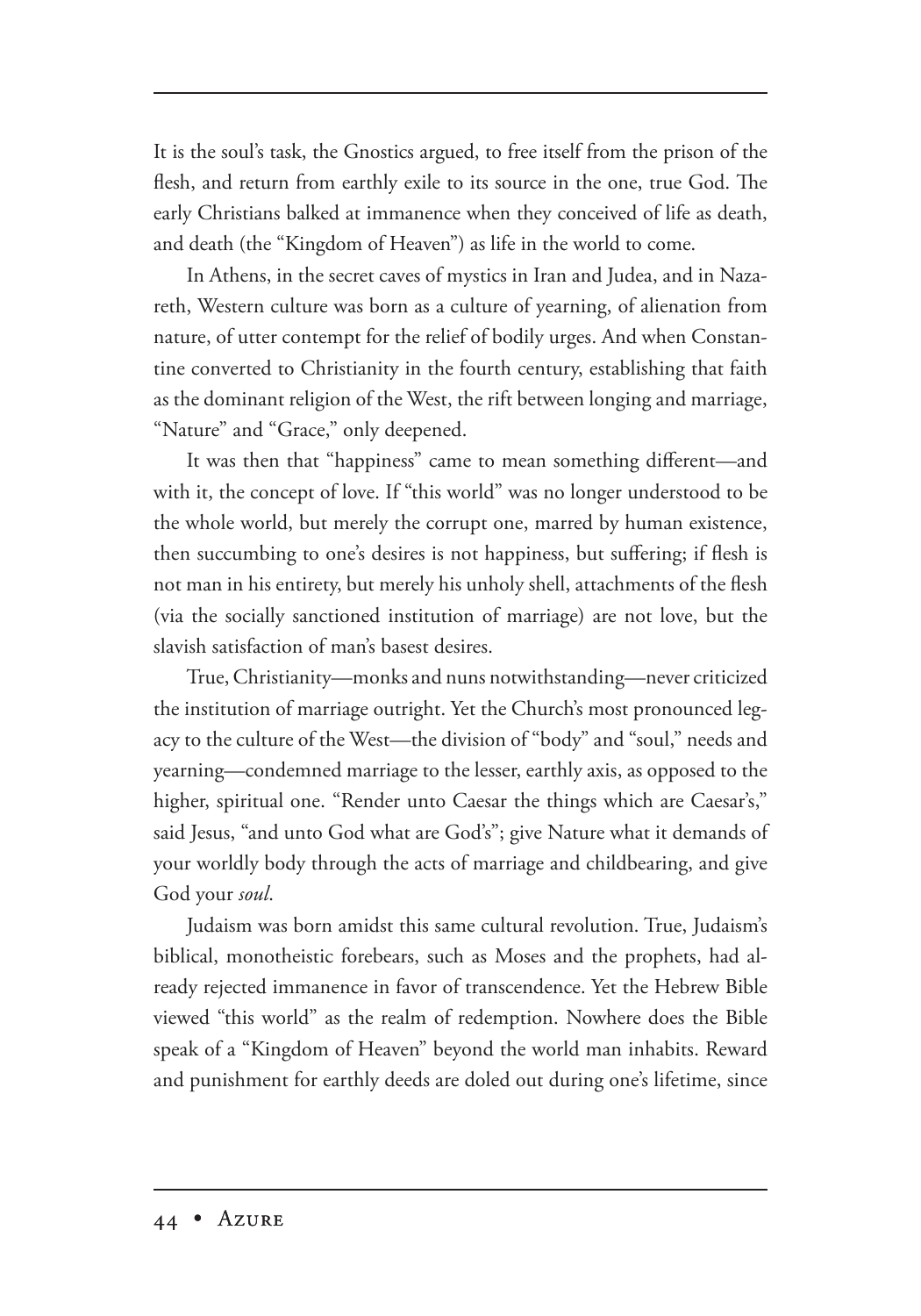earthly life is the only one acknowledged. "For dust you are, and to dust you will return": There is neither paradise nor hell for the souls of the righteous and the sinners. Biblical man has no transcendent "soul," trapped in an unclean body.

There is no life after death. Ezekiel's vision of the valley of the dry bones—bones that return to life—is not a messianic "resuscitation of the dead," as it was often interpreted; it is in fact a mere allegory. "Thus said the Eternal," Ezekiel prophesied: "Behold, I am opening your graves and raising you up from your graves, my people, and I will bring you to the soil of Israel." The "graves" of which Ezekiel speaks are the lands of the exile, and the "raising up" of the dead the return of the nation of Israel to their homeland. Indeed, even if we were to read this passage, as does Maimonides, as a literal resurrection, what the text describes is a physical return to life, not the rebirth of a "soul" independent of a body. Like the rest of his biblical contemporaries, Ezekiel was not familiar with the concept of the "immortal soul."

In the Bible, it is here, in the flesh and among nature, that man must choose between good and evil (for not all that is earthly is evil, as Christianity maintained). The land of the Bible—the land of Israel—is the scene of an endless contest between various moral, cultural, and religious alternatives. In this land, for instance, walked the believer Abraham, but also the sinners of Sodom and Gomorrah; this is the world of the sensitive, merciful Saul of Benjamin, as well as of the brutal rapists of Giv'a (Benjaminites like him). In this land dwelled Jacob, a loving, doting father; so, too, dwelled Jephthah, who sacrificed his own daughter, and the countless others who surrendered their children to Molech. This land also produced the righteous Naomi, and the murderess Jezebel, and contained both a temple to God and several to Baal, Ashtoreth, and Dagon. This land was the site of them all, and it was here, and here alone, that biblical man was forced to shape the outcome of his life. There was no recompense to be had on the other side of the grave.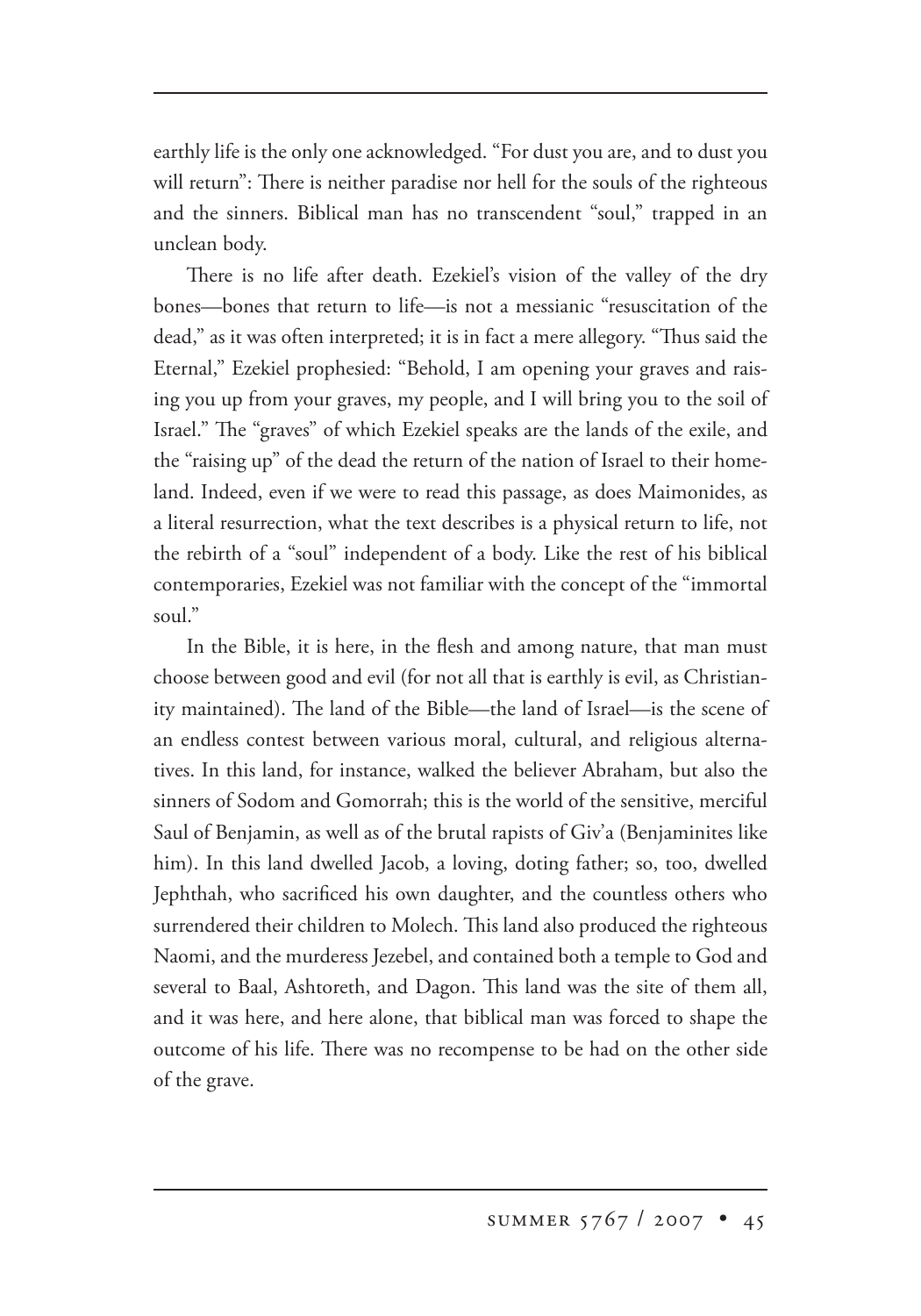But it was during the first Babylonian exile, following the destruction of the Temple in Jerusalem, that the nation of Israel was transformed from what Friedrich Schiller describes as a "naïve" culture, based in physical matter, to a "sentimental" one, which yearns for the past and seeks spiritual escape from the present. Ezekiel's dry-bones vision marks this transformation's conclusion.

During the Second Temple period, the nation of Israel absorbed four hundred years of Hellenism, under the influence of which it became the "Jewish" people. The biblical nation state was now a national religion that did not require a state. It did not, it must be noted, become a cosmopolitan religion (that was Christianity's innovation, later adopted by Muhammad). But Judaism, even while still centered in the land of Israel, nonetheless turned into a religion that was fundamentally extra-territorial.

Years before the destruction of the Second Temple, Jewish life prospered in Babylon and Alexandria, and the land of Israel, no longer the Jewish nation's exclusive land, could not even claim to be its principal one, either. That distinction had already been conceded to cultural and halachic communities in the diaspora. This development can be seen as merely a continuation of the "exile in the land": The transfer of Jewish scholarship and intellectual life from Jerusalem to Yavneh following the Second Temple's destruction. Soon, all Jews—those who accepted the authority of the Pharisees, as well as that small minority that crafted a new religion from the teachings of the rabbi from Nazareth—ceased to experience "this world" as a redemptive realm. Instead, they began to attend to the redemption of the soul.

And thus the wife turned back into a lover. The Jews recaptured a feeling of distance from their land, along with the desire that distance invariably brings. *And it came to pass in the morning, behold, it was Rachel*: Idealized, undemanding, free of all responsibility toward her.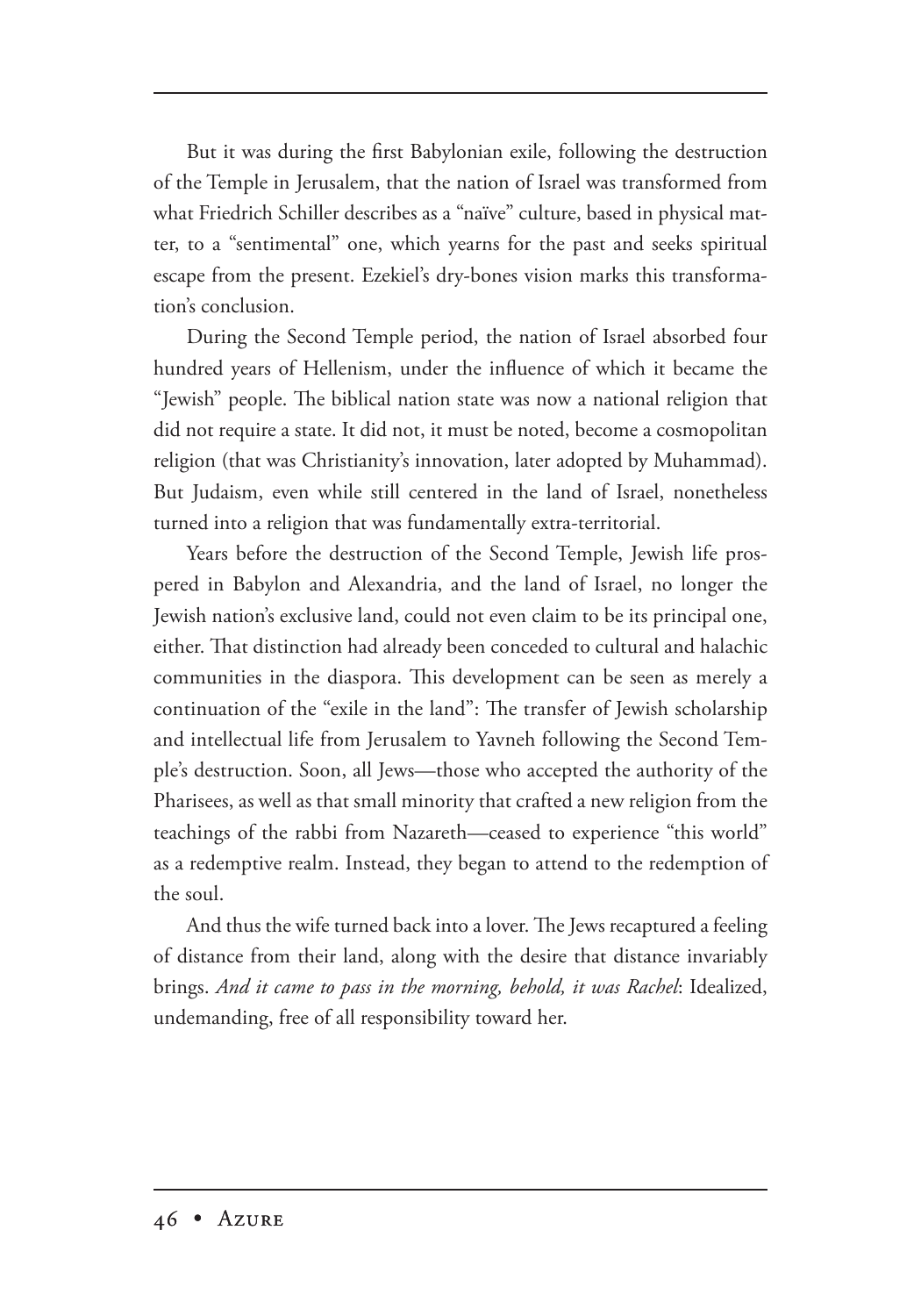In Babylon, in Sana'a, in Lublin, the Jewish people was a bachelor writing love letters to the woman of its dreams. "Zion, my innocent, Zion, n Babylon, in Sana'a, in Lublin, the Jewish people was a bachelor writ my beloved, for you my soul yearns from afar," wrote Menahem Mendel Dolitzki.

Jewish life in exile was harsh; in Europe, it was beset with violence. Still, the Jewish people preferred to wander the earth, persecuted and pursued by all, than to settle down in the land of Israel. In this way, the exile was at once both cruel and comfortable, torturous and tempting. How else to explain the fact that, despite countless opportunities during the two-thousand-year exile to return to the land of Israel, all of them were "missed"? True, notable individuals such as Maimonides, R. Judah Halevi, Nahmanides, Rabbi Nahman of Breslav, and R. Alkalai came to the land of Israel during various periods in history. Yet the fact of these individuals' return to the land only serves to emphasize how possible—indeed, how relatively *easy*—the return to Zion was, should the Jewish people have sought to do so. Either way, these individuals were the exception. Moreover, even these figures' journeys resembled brief pilgrimages more than permanent emigrations.

Even those Jews who lived in the land of Israel were not particularly concerned with the ingathering of exiles. The community that developed around R. Luria in Safed in the sixteenth century, for example, busied itself foremost with the Kabbala, choosing mystical matters over practical ones. What's more, R. Luria's Kabbalistic interpretation of historical events attributed a spiritual meaning to the exile, thereby excusing it, even helping to prolong it. Kabbala maintained that when the world was created, matter, unable to withstand the force of light, shattered into billions of pieces. Since that time, shards of light have remained hidden or trapped in chunks of matter (shells), and it is the mission of the Jewish people to free them. It is for this reason that the Jewish people was scattered among the nations; the exile, according to this thinking, was not a punishment, but a mission in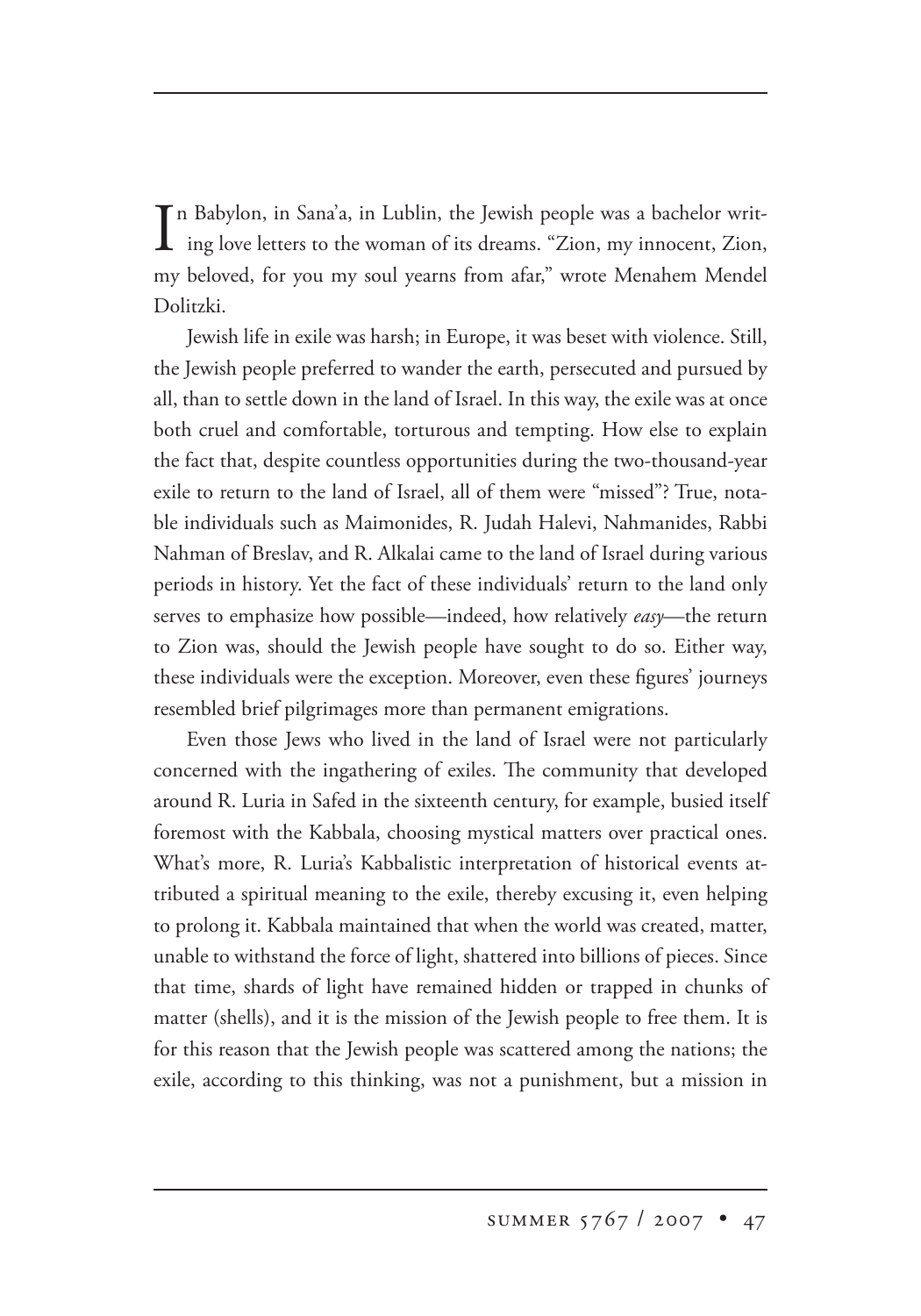*tikun olam*, repairing the world. And, since there were countless shards still in need of liberation, the end of the exile—if it indeed had an end—was not discernible to the Kabbalists.

A century later, the Sabbatean movement, employing R. Luria's model as a literal action plan for redemption, caused through its failure a severe backlash toward the very idea of Jews playing an active role in ending the exile. This backlash, in turn, was the source of the Hasidic movement, which replaced the figure of the messiah with that of the *tzadik*, or righteous Jew, and believed that national redemption would be achieved through the performance of *gemilut hasadim*, good deeds—and not, significantly, through the en masse movement of the Jewish people to the Promised Land. To the hundreds of halachic, midrashic*,* and mystical reasons the Jews had accrued over the years to excuse their entrenchment in the diaspora, then, the Hasidim had added another nail in the coffin of the notion of the return to Zion. The Jews had come to terms with the exile.

Indeed, it was in the diaspora that the Jews wished to remain eternally, quite content to repair the world from Sadigora, Plonsk, and Kotzk. In fact, if not for the infiltration of secular thought into the Jewish ghettos of Europe, the people of Israel would likely have never left. After all, the Zionist impetus was European, not Jewish. The ingredients of Zionism—higher education, secularization, nationalism, and socialism, not to mention anti-Semitism—were all products of nineteenth-century European culture, and did not spring from the wells of Judaism. The Jews who created the modern Zionist movement did so in the wake of Garibaldi, Bismarck, and the other European visionaries and leaders who established the concept of the modern nation state. Those among them who perceived Zionism as a means toward the creation of a utopian society did so in the wake of European socialism, and not so much as a result of their reading of the prophets or the rabbinic literature.

The nineteenth century, with all its "isms"—romanticism, industrialism (and its result, socialism), progressivism, particularistic nationalism (which replaced universalism as the enlightened ideal), colonialism (which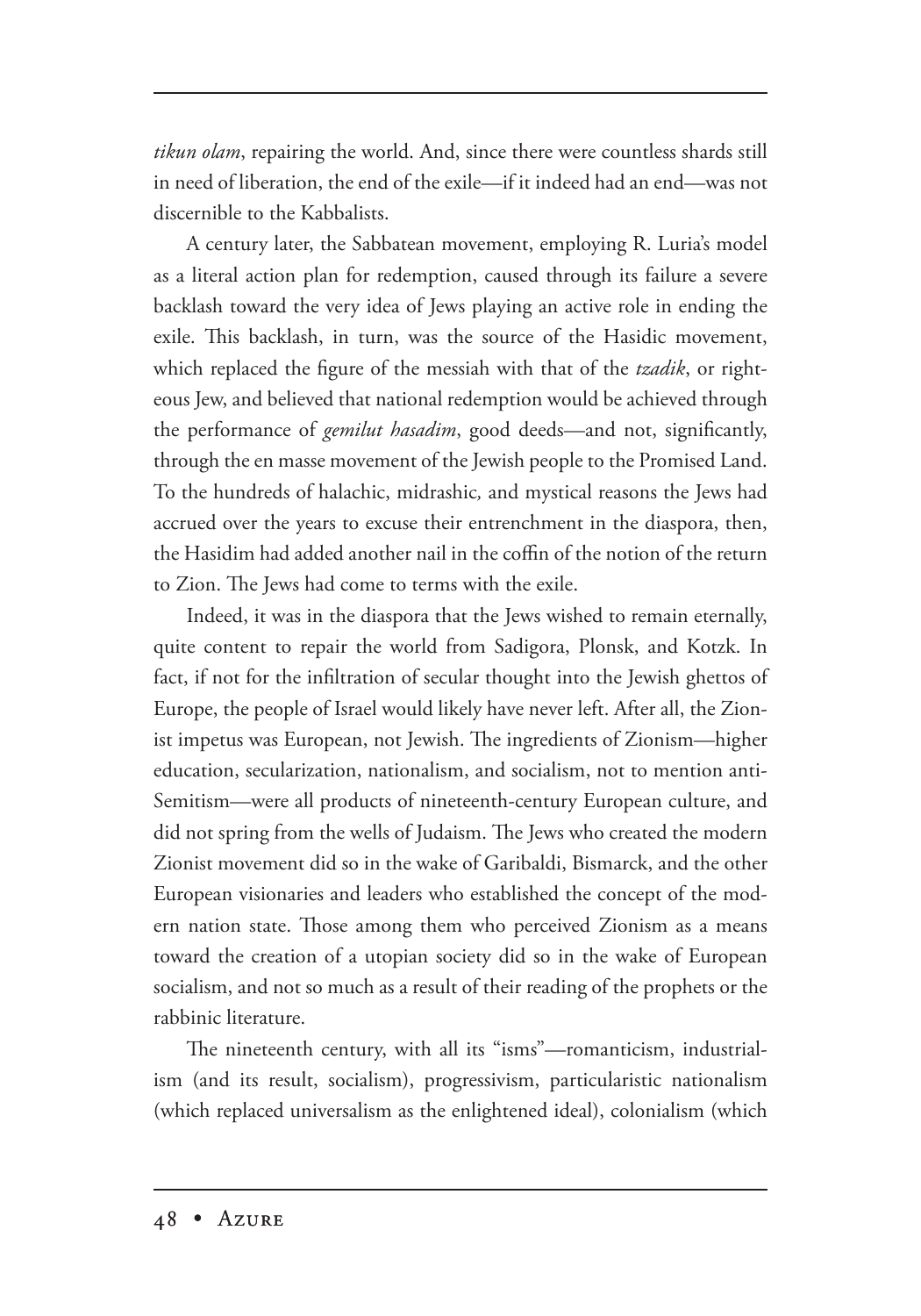oppressed nations, and thereby expedited their unification)—was, for the Jews, a howling wind of change from which the stifling, bleak culture of exile could provide no shelter.

Ideologically speaking, it must be noted, Zionism was actually two distinct movements. "Rational (or political)" Zionism, identified with Theodor Herzl, sought to solve the "Jewish problem." Ben-Gurion's brand of Zionism, by contrast, sought to solve the problem of Judaism. If we concede that the Jews' real problem was the former—that is, the state of being homeless, helpless, and hunted—then self-determination in the land of Israel is not an identity-change operation, but rather a life-saving surgery, the alternative being the extinction of the Jewish people. If, however, the problem was in fact the latter, then the purpose of Zionism is not only a return to the land of Israel, but to a pre-Jewish, land-based national identity.

Herzl's colonialist vision, as set forth in *Altneuland*, described a kind of European utopia almost touching in how utterly removed it was from an awareness of the local realities or symbolic freight of the actual land of Israel. Ben-Gurion's neo-biblical view, on the other hand, yielded various, nearly Canaanite pronouncements on the Jews' identity as "Children of the Land," the most famous (and dubious) of which is the now-legendary opening line of Israel's Declaration of Independence: "The land of Israel was the birthplace of the Jewish people."

Were Zionism to have exclusively followed Herzl's quixotic, Viennese model, the return to Zion would have been nothing more than exile deluxe; the Jewish state, had it been built along the lines of *Altneuland,* would have been a foreign transplant in the body of the land. Similarly, had the Zionist settlement movement been modeled entirely on Ben-Gurion's native-roots notion, the return to Zion would not have redeemed Judaism, but rather extinguished it in favor of what the state's first prime minister conceived of as "Hebrewism."

Fortunately, despite crowning Herzl the visionary and Ben-Gurion the unquestioned leader, neither of their approaches won out in the end. Most Zionist pioneers realized something both men did not: That it was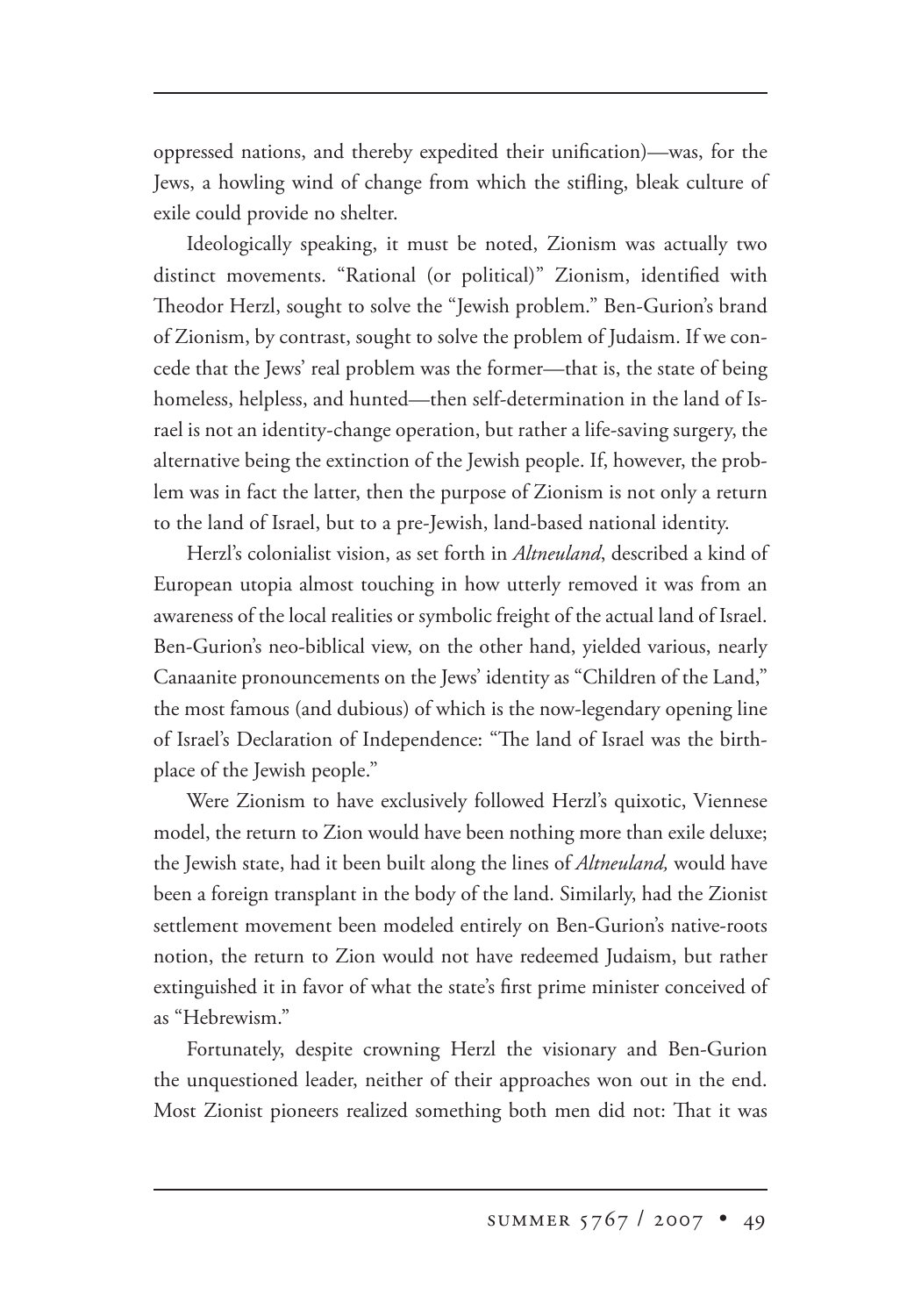impossible to settle in the land of Israel without falling deeply in love with it once more, and that the Jews' love affair with that land would never indeed, must never—lead to marriage.

The Zionist choice was neither Rachel nor Leah, neither bachelorhood<br>nor marriage, but something in between. It was a relationship defined by the tension between yearning and its fulfillment in matrimony. It was an eternal engagement to the land of Israel, with no wedding date in sight.

No other nation has chosen this kind of relationship to its homeland, or to experience its country in this manner. This is the secret of the Zionist enterprise: A status vis-à-vis the land that speaks to one's level of commitment and responsibility, while at the same time allows—even insists upon intense desire. Notably, while this relationship may not have been formulated consciously, and was in all likelihood more the result of hardship and fear than ideological clarity, it was nonetheless one that reflected the biblical approach to the land of Israel.

And what was that approach? The land of Israel, as established in the Bible (and contrary to Ben-Gurion's pronouncements), is not the birthplace of the Jewish people. If anything, that distinction goes to Ur of the Chaldeans, where the Jewish patriarch Abraham was born. Nor is the land of Israel ever described in the Bible as the "mother" or "father" of the Jewish people, or as its wife (it is not for the Jewish, or any other, people to "possess" the land of Israel—that honor goes to the Master of the Universe alone). Rather, the Jewish people's relationship to the land is formulated in the Bible as a covenant, and not as an automatic, organic kind of belonging.

This covenant may best be understood as a type of rental agreement, with the requisite stipulations determined by every landlord in order to protect his property. "If you heed my laws and my commandments and practice no abominations," says subsection 'c,' "the land will not eject you as it did the nation which came before you." The nation of Israel was clearly not of the land's flesh and blood, like the seven nations who were its true natives.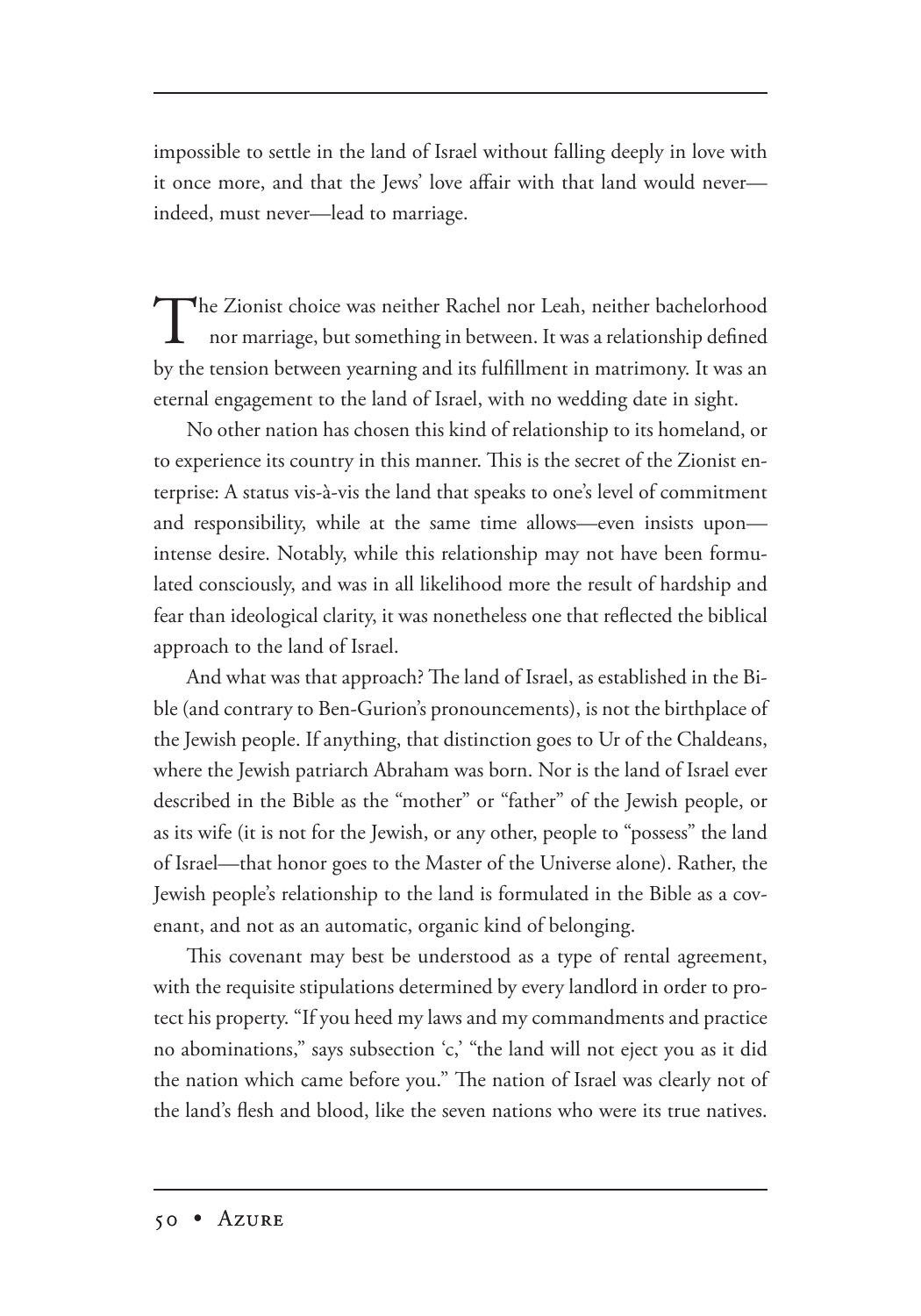Nor did the land of Israel and the nation of Israel belong to one another in some fatalistic fashion. The nation was to live there, always mindful of its status as renter.

Most nations do enjoy ownership rights to their lands; this ownership is pagan. A nation's view of itself as master of its own domain justifies, even encourages, the exploitation of that land for the fulfillment of the nation's desires. This view—arguably the natural one—is quite the reverse of the biblical rental contract, which sought to create in the land of Israel a "kingdom of priests and a holy nation"—that is, one that runs counter to nature, and contrary to the tendency to take things for granted.

In initiating an eternal engagement, the biblical covenant required a sense of commitment on the part of the Jewish people akin to that felt by a fiancé toward his lover. Thus it is not coincidental that this pledge of loyalty on the part of the Jews was exacted in the no man's land between the exile and the land of Israel: The desert. For the desert is not a place in itself, but rather a corridor from one place to another. In this, the desert is the very embodiment of an engagement, with the Tabernacle serving as a type of portable wedding canopy.

Nor, for that matter, was it by chance that the journey was one of extended stops and stays, spanning years and even generations, or that the children of Israel were named for the ultimate fiancé, Jacob, whose longing for Rachel made his many years of servitude seem "like mere days." The national story begs comparison with that of Jacob and Rachel: Both are narratives of an extended engagement, defined by intense longing and forced separation.

This analogy between personal betrothal and the national story is expressly written in the book of Hosea: "And I will betroth you to me forever. Yes, I will betroth you to me in righteousness, in justice, in loving-kindness, and in compassion, and I will be faithful to you, and you will know the Eternal." And I will betroth you to me forever: This engagement was never intended to end in a marriage, but instead to remain an engagement for all eternity. For the engagement, and not the wedding—the commitment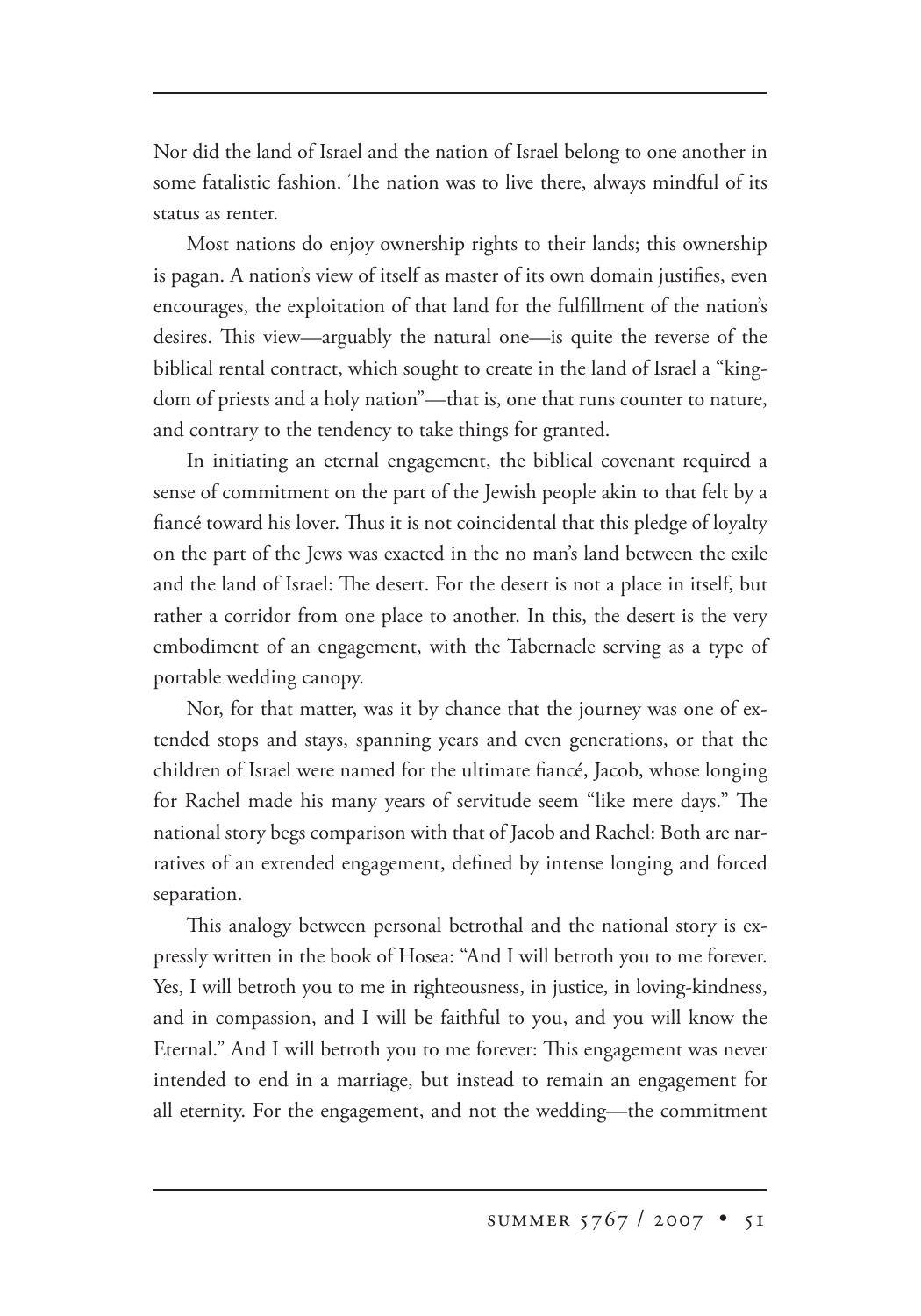without ownership, the desire without its fulfillment—is the pact that prevents stagnation. A husband's lot is the routine of possession; that of the fiancé, of Eros.

This approach, again, is far from bachelorhood; Eros here is not carefree. On the contrary, an engagement to the land of Israel was an expression of solemn responsibility, one that the nation of Israel took upon itself when it settled there. No previous nation had taken this responsibility upon itself, having (mistakenly or sinfully) viewed itself as the owner of the land. Just as the single life is devoid of responsibility, so, too, is that of the owner, who sees himself as accountable to no one else. This arrogance of possession was characteristic of pagan civilization from Sumer to Ramses, and in our day, as Heidegger noted in his essay "The Question Concerning Technology," of modern industrial culture, as well, which shows little regard for nature and its non-renewable resources.

The Bible loathes this approach. From its very first chapters, the story of Adam rejects the idea of ownership over nature: God designates man a gardener in Eden, whose job is "to work it and to keep it." Indeed, he is forbidden from eating of certain of the garden's fruits, emphasizing the fact of his limited rights to the land in which he resides. Here the focus is on man's responsibilities, as opposed to his desires, a distinction the Bible makes time and again, from the story of Adam through that of Abraham.

God prefers the gift of Abel the shepherd to that of Cain the farmer, because a shepherd's life is defined by responsibility, not exploitation. The shepherd gives to his flock—by caring for it, protecting it from harm, and guiding it to grazing land—and the flock, in turn, provides him with milk and wool. It is a humble life of give and take, of subordinating one's desires to one's duties. The farmer, on the other hand, treats the land as his own, as available for his use. He does not show kindness to the land, but rather plunders it. It is no surprise, then, that throughout the Bible, shepherds and tent-dwellers are presented as beloved by God, while those engaged in agriculture, such as the Canaanites, are presented as defilers of the land on account of their belief in their ownership of it.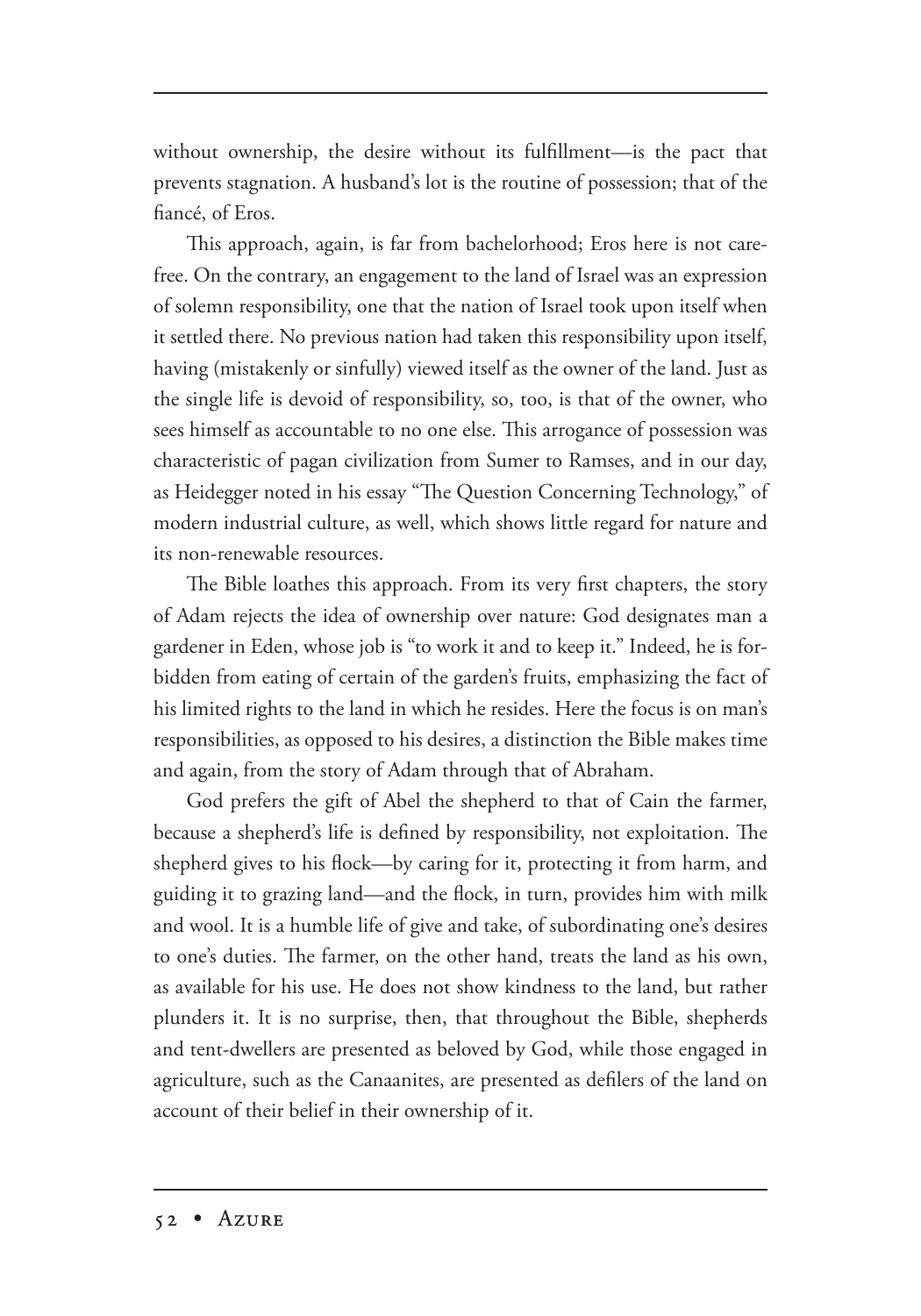The story of the flood is yet another case of responsibility. Noah was saved because he was needed as a savior. The building of the ark was not his own, selfish idea, but rather God's command. In contrast to Noah's ark, the tower of Babel manifests the vain approach of technology-oriented civilizations such as that of Abraham's homeland.

If an artist draws a sketch and thinks it substandard, he may rip it up and throw it away; it was his—who would dare reprimand him? Driving your car, you may leave trash on the floor, fill the air with cigarette smoke, or shout into your cell phone: Your car is your castle. However, if you are an art gallery owner, the sketches on the wall are not yours; they are entrusted to your care, and even if you detest them, you must guard them vigilantly.

Abraham—like the entire nation of Israel, later on—entered the land of Israel as if it were a gallery or a bus. He viewed the land as a subject entrusted to his care, and not an object for his possession. Thus did he sanctify the land, transforming it into his betrothed.

An eternal engagement to the land of Israel, and not the bachelor's life in exile—this was the biblical alternative to the pagan notion of ownership. This way of thinking was reflected in the private sphere, in the way men and women were betrothed and married during biblical and, more notably, talmudic times. The oral tradition not only established a ceremony for the institution of engagement, which was completely distinct from that of matrimony; it also made the former institution the more important of the two. The sophistication of the ancient dowry, to the extent that it entailed the drawing up of a detailed marriage contract (*ketuba*) and the establishment of a waiting period until its implementation, made betrothal and not marriage the primary expression of commitment. The wedding was viewed as merely a final seal of approval.

What the synagogue is to the Tora, the wedding canopy was to the marriage contract: A place in which to read it aloud, in public, and confirm its contents. At the betrothal feast, held a year prior, the women of the community would announce the bride's engagement, and during the course of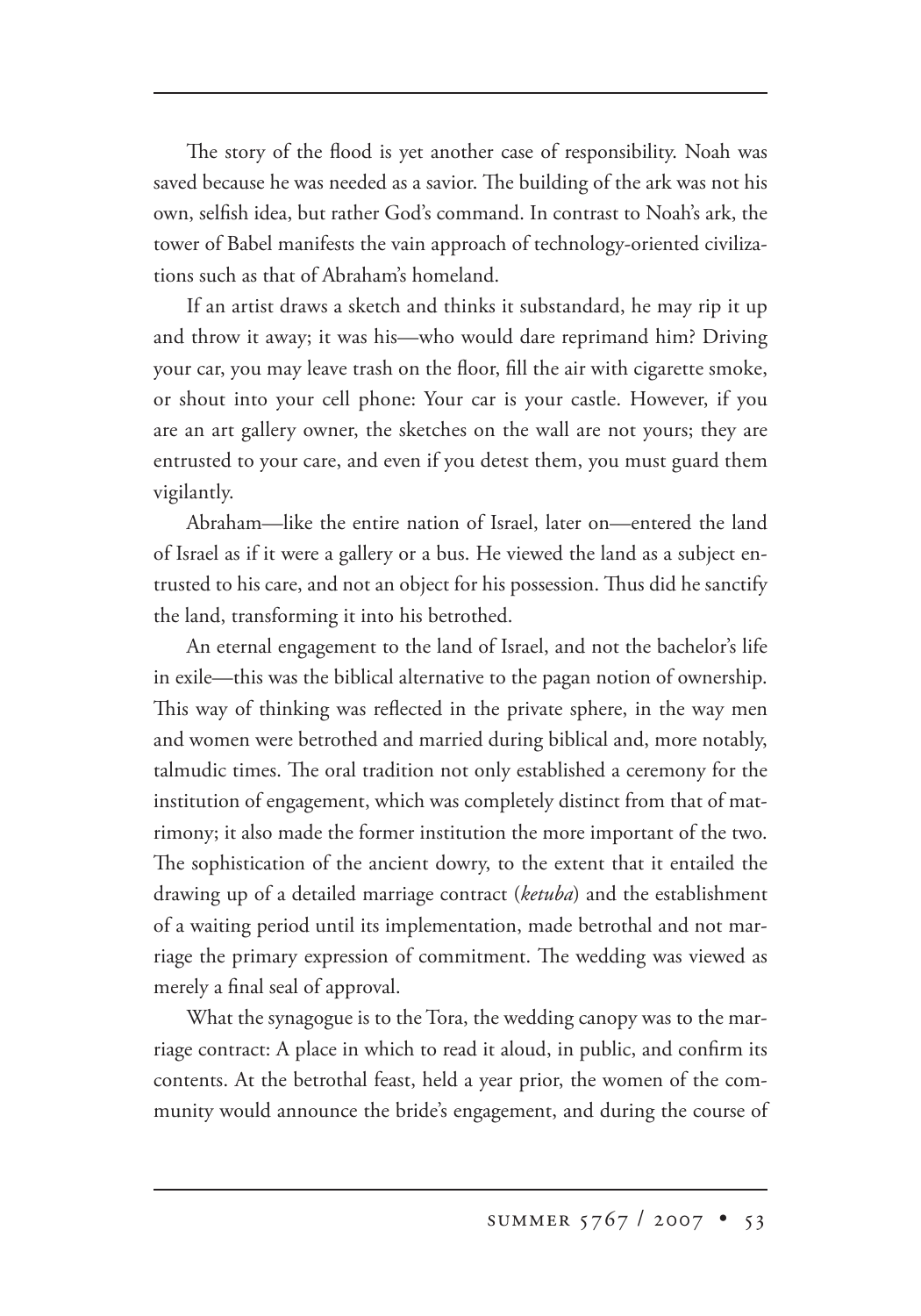the following year, her fiancé would send her gifts. Thus was she considered a "bride on hold," enjoined to revel in her betrothed status for an extended period before the wedding itself.

"When God brought back those who returned to Zion, we were like dreamers," it is written in Psalms. "Then our mouths will be filled with laughter, and our tongues with singing." In other words, the return to Zion is a dreamed-of, longed-for event, not a realistic one in the here and now. In the present reality, we find joy not in the marriage itself, but rather in its anticipation.

"Those who sow in tears," Psalm 126 continues, "will reap with songs of joy." Tears, joy—both have their place, and their time, in the narrative of the Jewish nation, just as both have their place and their time at the Jewish marriage ceremony. In talmudic times, the Jewish bride and groom were considered royalty for a day. They wore crowns, gold if they were wealthy, and laurels or roses if not. The tradition of making the bride and groom happy at their wedding achieved the status of a *mitzva*, or commandment, the details of which were debated by the schools of Hillel and Shamai ("How should one dance before a bride?").

There were, however, those among the sages who wished to restrain displays of unbridled joy at weddings. R. Ashi was enraged by the extreme delight expressed by the guests at his son's wedding, and pointedly shattered a glass before them. The adoption of this strange act into the Jewish wedding tradition should give us pause.

R. Ashi understood that in joy, there is also sorrow, and that joy itself is a type of sorrow. It is little wonder, then, that his insight was incorporated into the traditional Jewish wedding ceremony, and that it acquired national significance: The remembrance of the destroyed Temple. "If I forget thee, O Jerusalem," as it is written. The Jewish wedding, then, is a ceremony predicated on opposites. Shattering a glass takes on two meanings at once: A couple is formed, and also broken, as in the creation myth of the Kabbalists.

It is this moment of shattering that the Zionist pioneers sought to avoid.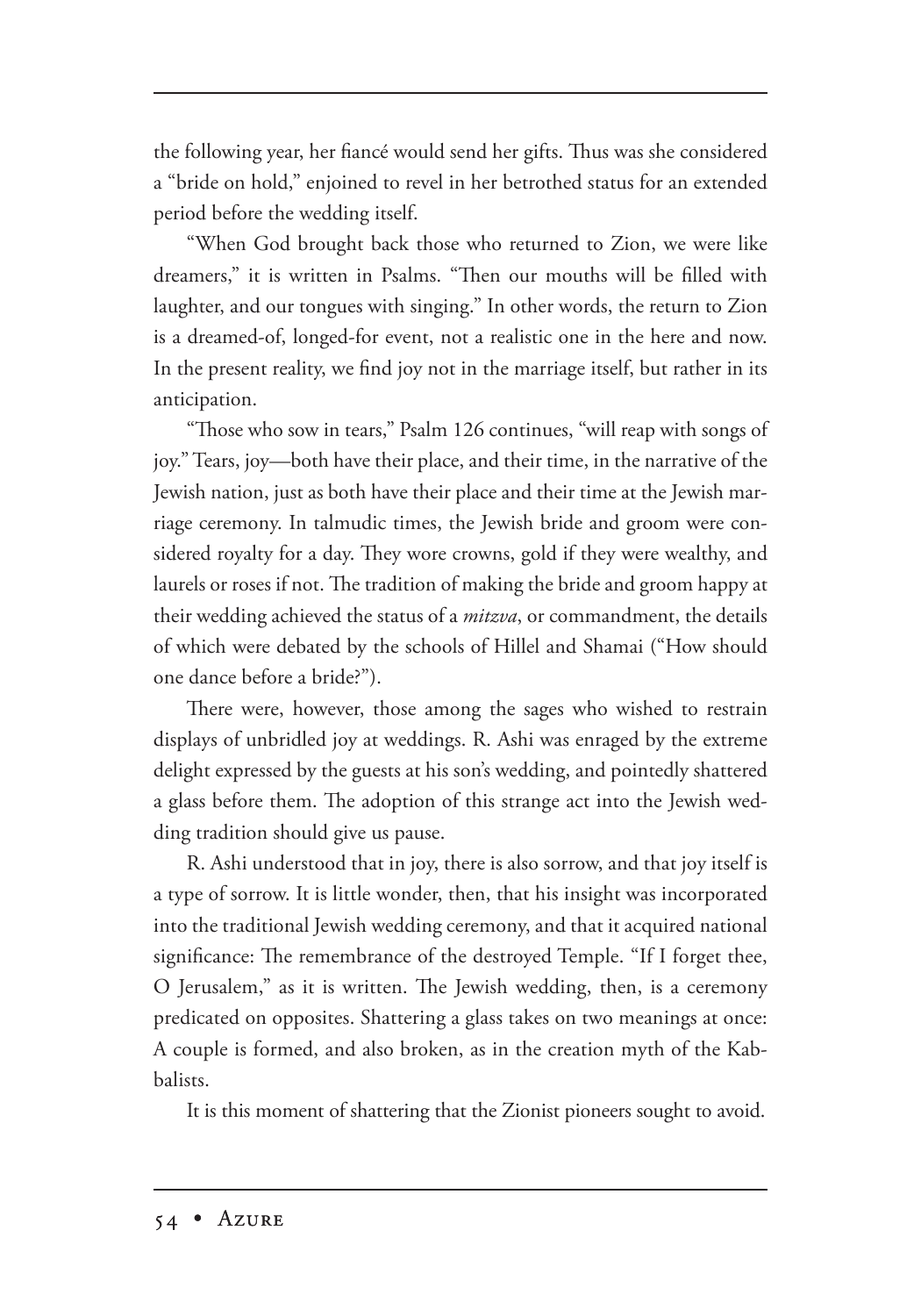The Zionist slogan, "A people without a land for a land without a peo ple," was, needless to say, callous in its disregard for the country's Arab inhabitants. And yet, despite a goodly portion of self-absorbed, nationalistic myopia, the catch phrase expressed, in a fairly straightforward manner, what the pioneers of the early twentieth century saw upon their arrival: Not a land empty of people, but a land devoid of love—a neglected, mostly unsettled and unworked land, a land that—especially when compared to the landscapes of Europe—was quite simply a wilderness.

And it was precisely this wilderness that so moved them. It was not the beauty of the land that stirred their imaginations, but quite the opposite: Its sun-bleached nakedness, its rash of rocky fields, its deserts of thorns and shrubs and bramble. The romantics among them fell to their knees, besotted, at the feet of this primeval nude; the modernists attempted to dress her in a cloak of cement. Either way, the land's suitors were inflamed as a lover at the first sight of his beloved's body—not as a husband, whose wife's body is familiar territory.

In the 1920s, poets as disparate in their political outlook as Abraham Shlonsky and Uri Tzvi Greenberg wrote ecstatic poetry praising the bare and sweltering landscape they discovered between the Jordan Valley and Beit She'an, in the tents of the "Labor Corps." Ardent Zionists from the philosopher A.D. Gordon to the painter Mordechai Ardon were also stricken upon their arrival with "a harsh clarity that stabs you in the eye," as Gordon described in his "Letter from the land of Israel": An almost unbearable amount of light, for which Europeans such as they—Europeans who had longed for Zion from within the dark, cold landscapes of home—were wholly unprepared.

It was under cover of night, not by the light of Kibbutz Degania's scalding sun, that Gordon's pen bore its best fruit. Ardon, who upon his arrival was entranced by the glare of scorched earth and baking desert, dropped the subject matter soon after in favor of the mystical, symbolic forest, rendered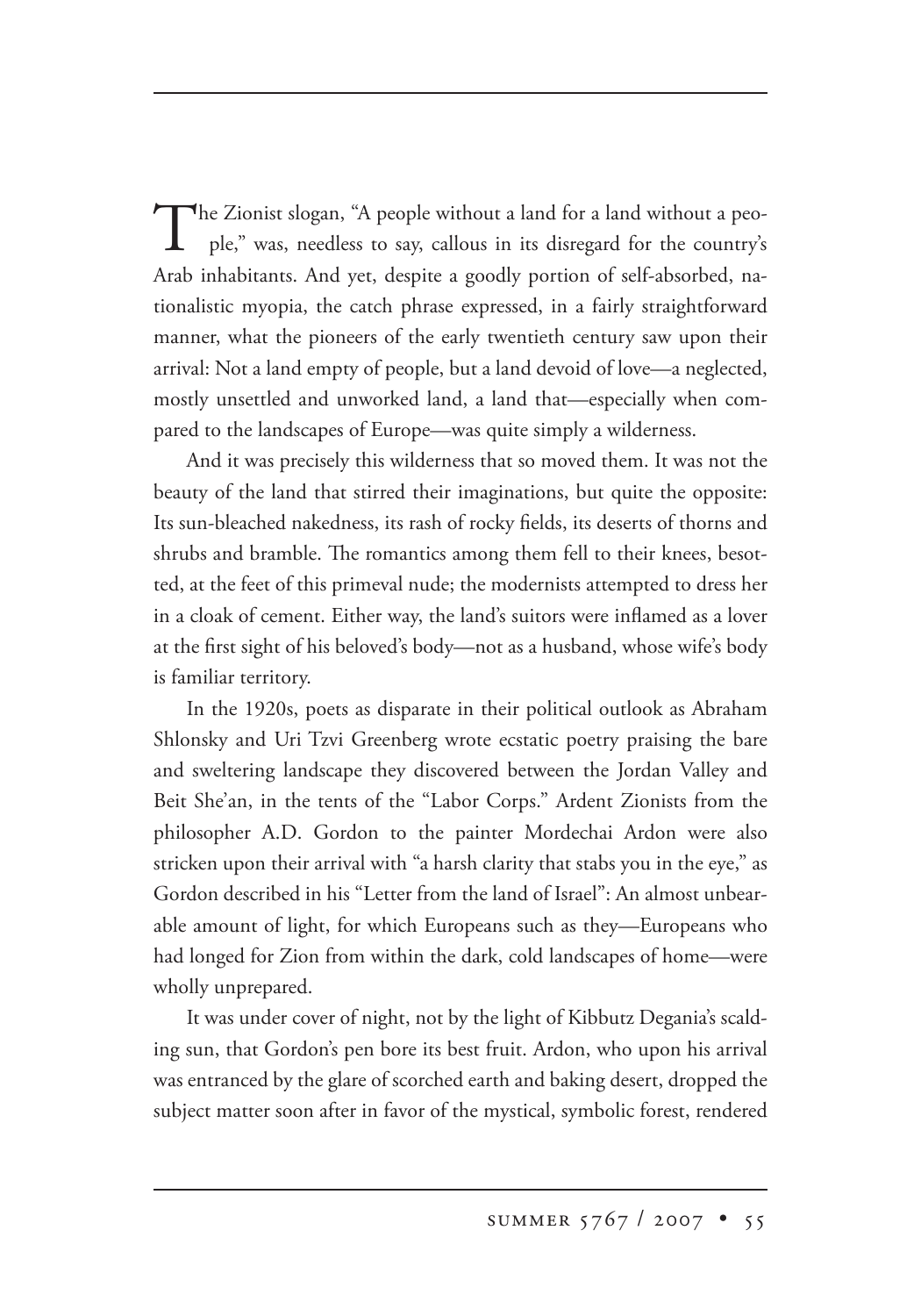in a dark palate of deep blues, hunter greens, and burgundy, from which emanated, as if through darkened glass, a hidden, supernatural light. The Jew in Ardon prevailed over the Zionist in him. If there were no actual trees in the parched, arid land, he would simply paint imaginary trees, as they might appear in mystical, Kabbalistic spheres. Instead of painting the land of Israel as it was, Ardon gathered his vision back into the safe, dimly lit folds of its exilic imagination.

"Bird on my window perching / Returned from the land of the sun," wrote the eighteen-year-old Haim Nahman Bialik. When he authored "Land of the Sun," he had no idea what Israeli heat was. "In the sun-land," he wrote, "spring never dies."

Spring, not summer. The warm caress of May on the boulevards of Odessa: That's what young Bialik knew of heat. When he moved to Palestine thirty-three years later, it quickly became clear that combining the adjectives "lovely" and "hot" needed qualification. "That is no country for old men," wrote William Butler Yeats of another fantasy land, and there was many a young Zionist pioneer who wondered the same about his own.

"My hearth and home, poor land of beauty—the queen has no home, the king no crown, seven days in the year, Spring, and all the rest, rain and storm," wrote the poet Leah Goldberg in an ode to her beloved land. But if it is indeed the land of Israel to which she addresses her love song, then the land of Israel bears a striking resemblance to Lithuania: The spring "never dies." Like in Bialik's fantasy, Goldberg's spring merely scatters the clouds for one measly week a year; the rest is an endless rainy season. Clearly, Goldberg longed for rainstorms. The encounter with the light and the heat of the land of Israel was, for her, an experience much like jumping into a frying pan. The Zionists of Europe dreamed of the hot, lovely land of Israel—then stumbled into a summer meant only for the likes of snakes, goats, and scorpions.

In this beloved land of hers, there is no house, and no crown, for crowns are for brides and grooms, and a house is for a man and his wife. There is only a betrothed couple, whose marriage has not yet been consummated.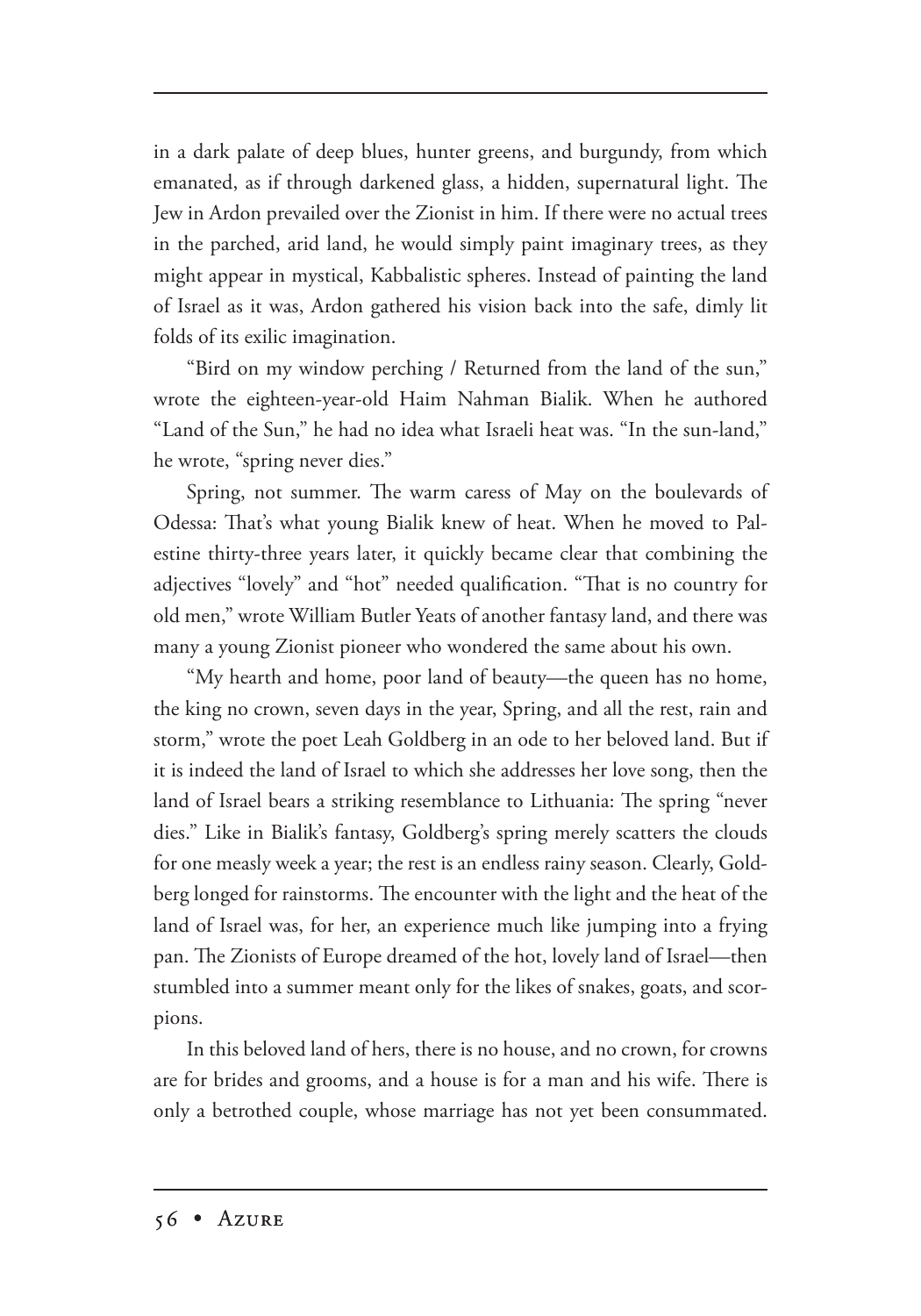It is a couple on paper alone—the paper of the marriage contract, and the paper of the poem, in which stanzas, not houses, are built.

"In my beloved land, the almond tree blossoms, in my beloved land, a guest is awaited, seven maidens, seven mothers, seven brides at the gate." Goldberg's almond tree blossoms in winter, first among the flowers. It is for this, its wintriness, that she chose it: The act of blooming, for her, always occurred against a blustery backdrop. And who is the guest in her poem? Not Elijah, not the messiah, or some ambiguous, abstract national savior; rather, the young women, the mothers, and the brides (in groups of seven, like the seven days of warmth in the previous poem) await a young man, a groom.

But do they really want the groom to arrive? Are they ready for a wedding? The poem closes with a quote from Song of Songs: "I was asleep, but my heart was awake, the guest passes by my house. In the light of morning, in the courtyard, a single stone rolls." In the Song of Songs, the young woman tells of her lover come to see her:

I was asleep, but my heart was awake. It is the voice of my beloved who knocks: "Open to me, my sister, my love, my dove, my undefiled; for my head is filled with dew, and my hair with the dampness of the night."

And how does she answer? "I have taken off my robe. Indeed, must I put it on? I have washed my feet. Indeed, must I soil them?" In other words, sorry, dear, but I'm too tired to get out of bed, get dressed, put on my shoes, and open the door for you. Our young suitor must no doubt be praised for trying again: "My beloved thrust his hand in through the latch opening. My heart pounded for him." Finally, then, he succeeds in arousing her desire: "I rose up to open for my beloved. My hands dripped with myrrh, my fingers with liquid myrrh, on the handles of the lock. I opened to my beloved; but my beloved had turned away, and was gone. My soul failed me when he spoke. I sought him, but I could not find him; I called him, but he gave me no answer." When he wanted her, she rejected him with frivolous excuses; now she yearns for him, and it is his turn to be evasive. Is this not exactly as she preferred? Lovesickness to love, longing to marriage?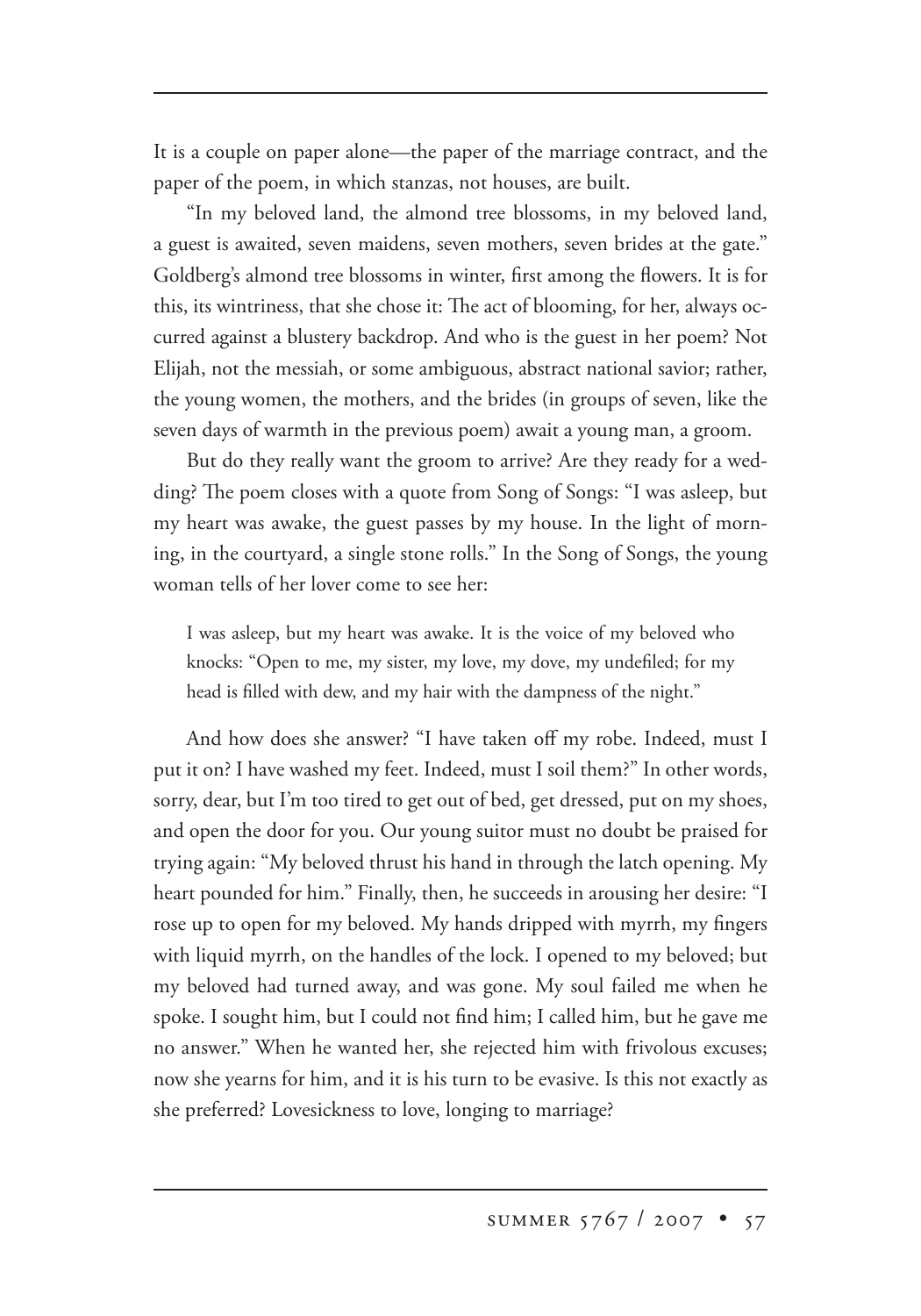If there is one basic fact regarding the return to Zion that must be borne<br>in mind before and after any metaphysical, poetic, or ideological- $\mathbf T$  f there is one basic fact regarding the return to Zion that must be borne nationalistic discussion of the matter, it is this: The return to Zion occurred prior to the invention of air conditioning.

The air conditioner, which marks its seventy-fifth birthday this year, arrived in the Israeli household only forty years later, and even then, and for some time, was still very much a luxury. Yet summer in Israel without air conditioning is hell. And so it was in this hell that Metulla and Gadera, Afula and Hadera, Tel Aviv and Tel Yosef were all founded. The true heroism of the builders of the state is not to be found in the events showcased in history books, but rather in the day-to-day, year-to-year existence in a subtropical climate radically different than any they had experienced before. We, the heirs to their legacy, cannot possibly fathom the hardships of such an existence, as we've never had to experience a summer without air conditioning.

Natan Alterman, like Leah Goldberg, built air conditioning from words. He wrote of forests, lightning, mountain inns—the elements of the landscapes of his childhood in Warsaw, his youth in Kiev, and his manhood in Nancy. And his Israeli audience, desperate for even the slightest breeze, the smallest hint of shade, devoured his wooded, nocturnal, and wintry words, steeped in their melancholy Gothic ballads.

"Since you took me by storm, forever I shall sing for you." Alterman chose to play the troubadour, to devote himself eternally to an unrequited love: "My prayer asks for nothing, my prayer says only: Oh, you."

I ask nothing of you (except, perhaps, permission to sing for you.) And you, in turn, ask nothing of me. Who is the "you" of the poem, to whom this desire is directed? Perhaps a woman, perhaps a muse. Or perhaps, if we catch the allusion in the poem's fourth stanza, the land of Israel: "To the bounds of sadness, to the wellsprings of the night, down the long and empty iron streets, My God commanded me, majesty to your babes, from my great poverty, nuts and raisins."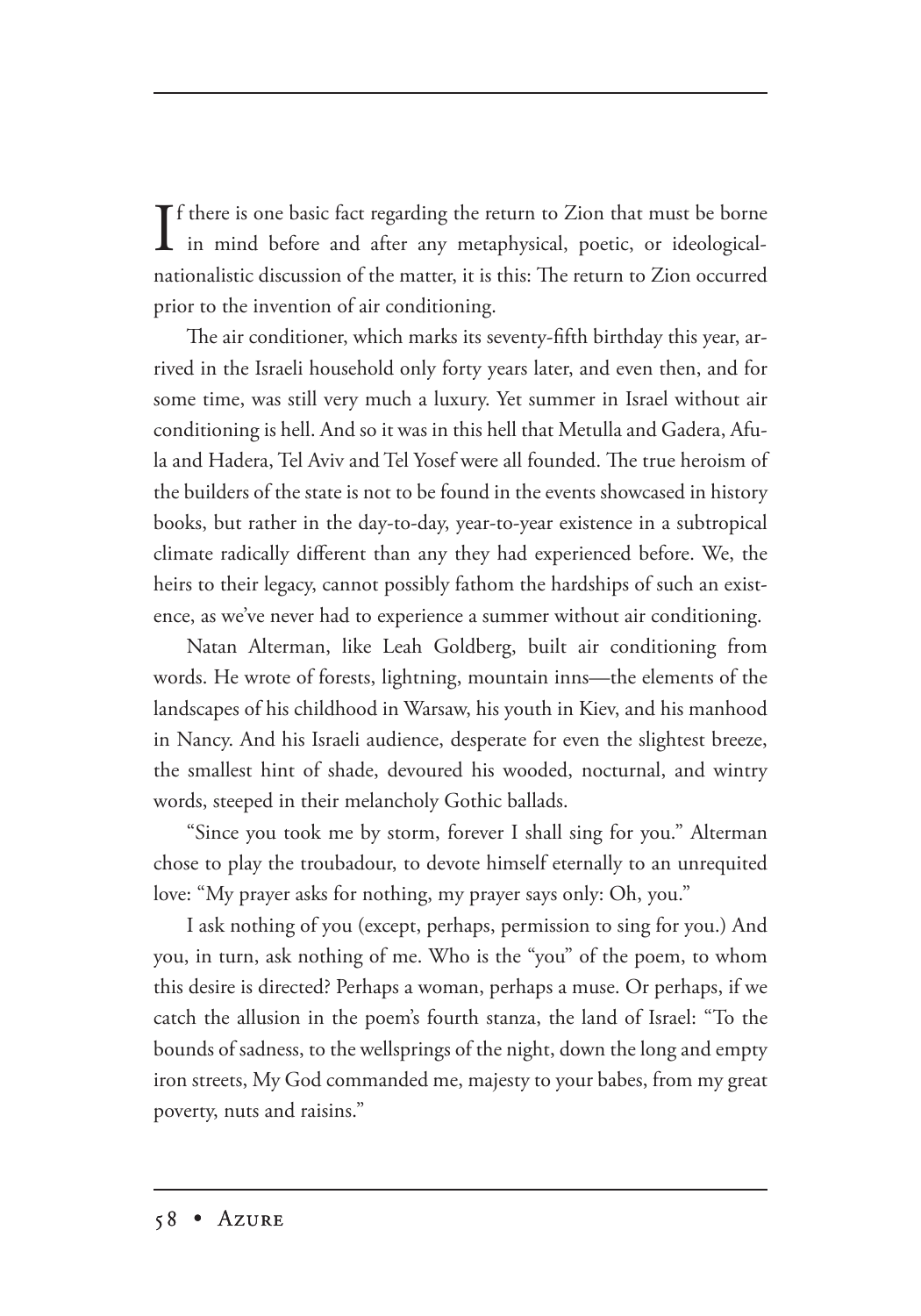Almonds and raisins are like Yiddish to Hebrew: They are the diaspora perception of the land of Israel. In the cities of Europe, "The moon is on fire," and "the moist firmament thunders its cough," but in the land of Israel, it is the sun, not the moon, which is fiery, and the skies are wet from the sweltering heat, not from the cold of winter.

Alterman's *Stars Outside* (1938) is the most popular and canonical book of poetry in Israel, and "Never-Ending Meeting" its most famous poem. Yet, the language is not *of* the land of Israel. Indeed, it is precisely the most "Israeli" poem because it was written *to* the land of Israel, not *from* it (although it was, in fact, written *in* it). It is the most Israeli poem because it is the song of a stranger, an immigrant; to be an Israeli is to be one who walks (*holech*) the land, and not one who rules it (*molech*). This poem is a *ketuba*, defining the relationship of Jews to their land.

In the same year that Alterman offered us almonds and the raisins, the literary journal *Turim* published its opposite, negative image. The poet Yonatan Ratosh sent it by mail from Paris, where he lived at the time, hard at work on his first compilation, *Black Canopy*. When it was published three years later, it had more resonance than influence: It caused a stir among some, although for the general reader, it was no "Never-Ending Meeting."

Ratosh proposed a marriage with the land of Canaan. Not a *ketuba*, but a full-fledged canopy. True, readers at the time were excited by, even enamored of, his ancient, hypnotic Hebrew. But only a few, then and since, have identified with its contents. The Semitic, Ratoshian option remained the mirage of those few Jewish Israelis who became estranged from Judaism, and thus never succeeded in becoming Israelis. *Black Canopy* can be read as Canaanite substitutes for the traditional seven benedictions of the Jewish wedding ceremony. "Remorse" ("*Al Het,*" literally, "On Sin") is the only poem in this collection that contains a speck of Jewish content, albeit one with overtones of subversion. The first stanza ends with the words "the tune of *Lecha Dodi*," a reference to the well-known, erotic-mystical hymn of Jewish liturgist Shlomo Alkabetz, colleague and companion of R. Luria: "Let us go, my beloved, to greet the bride." As in "Never-Ending Meeting,"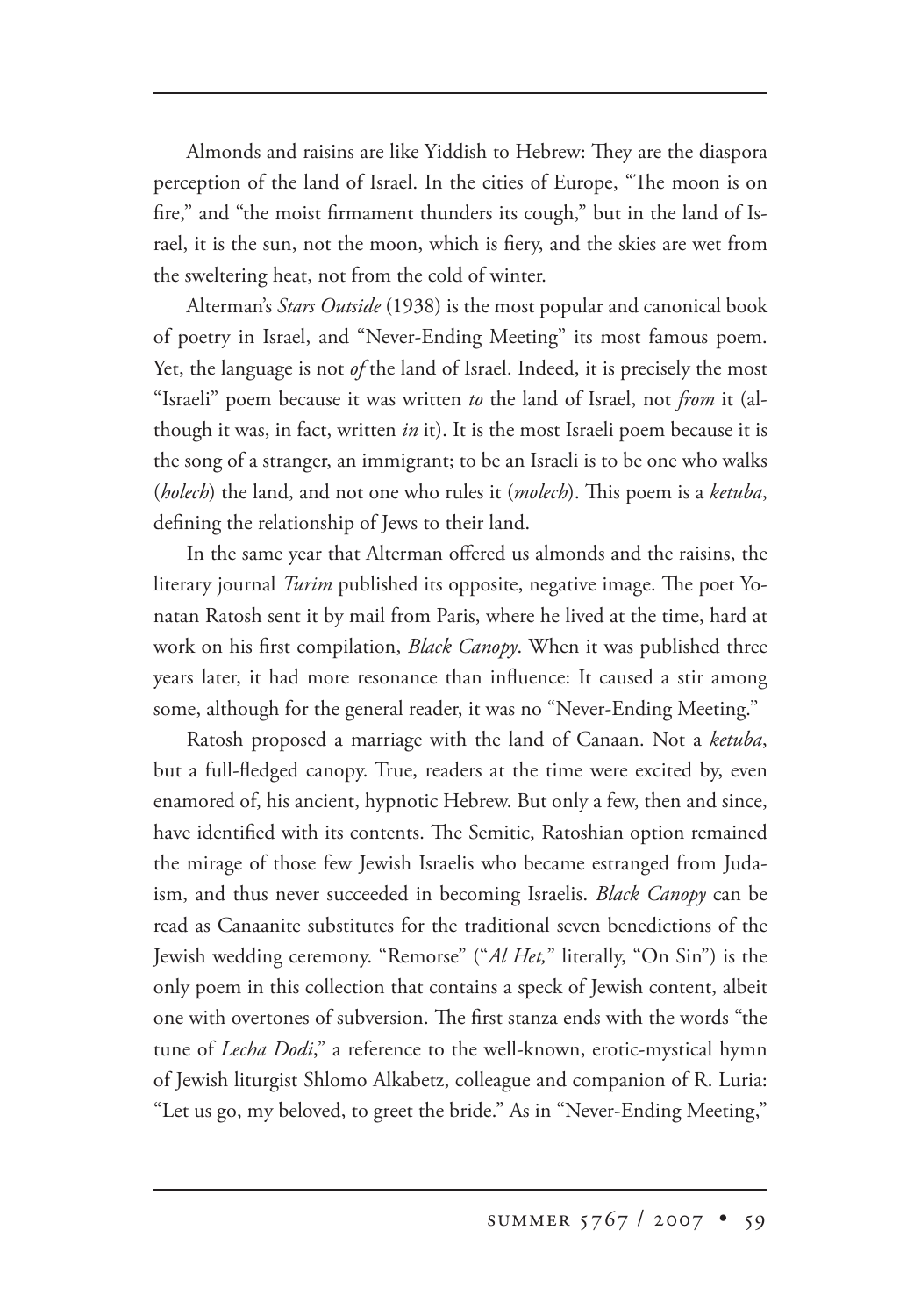"Remorse" speaks to someone who is absent, though it does not inform us who this someone is. Unlike Alterman's poem, however, which pines for the unattainable from afar, "Remorse" describes carnal love in a sweltering, baking land, as imagined from the cold, austere streets of Paris. Ratosh, in his exile, yearned for a heat wave, much as Alterman, in Tel Aviv, longed for air conditioning.

The beauty of Ratosh's poem lies in the sin of sexual pleasure for pleasure's sake, and of the pagan-like worship of the physical: Of the body, and of the land. But it was Alterman, not Ratosh, who won the hearts of the Zionist enterprise in Israel, for it was Alterman who recognized that this enterprise could be one not of total symbiosis with the land, but rather of longing for it while longing for an air-conditioned refuge from its heat. The return to Zion, he knew, was no wedding.

Alterman and Ratosh were both Romantics. The difference between them was the disparity between Romanticism's two opposing attitudes, which were presented in a collection of poems that defined the entire movement: William Wordsworth's and Samuel Taylor Coleridge's *Lyrical Ballads* (1798). Wordsworth, in the tradition of Jean-Jacques Rousseau, was overwhelmed by nature's beauty, and wrote of his communion with it; Coleridge felt uneasy with nature, writing of its awesome, often frightening, power. Wordsworth saw nature as an ethereal, feminine entity, an all-embracing Mother Earth; Coleridge experienced it as a monstrous stranger, an omnipresent reminder of man's insignificance and sheer vulnerability.

The legacy of Romanticism, in this respect, is the choice between Wordsworth's model and Coleridge's; between John Constable's pastoral landscapes and J.M.W. Turner's disturbed ones; between the sunny music of Felix Mendelssohn and the heartbreaking compositions of Chopin; between the jaunty prose of Alexander Pushkin and the lurid writings of E.T.A. Hoffman; between William Blake's euphoric communion with everyone and everything, and the broken, melancholic, longing poetry of Charles Baudelaire, Edgar Allan Poe, Sergei Yesenin, Bialik, and David Vogel.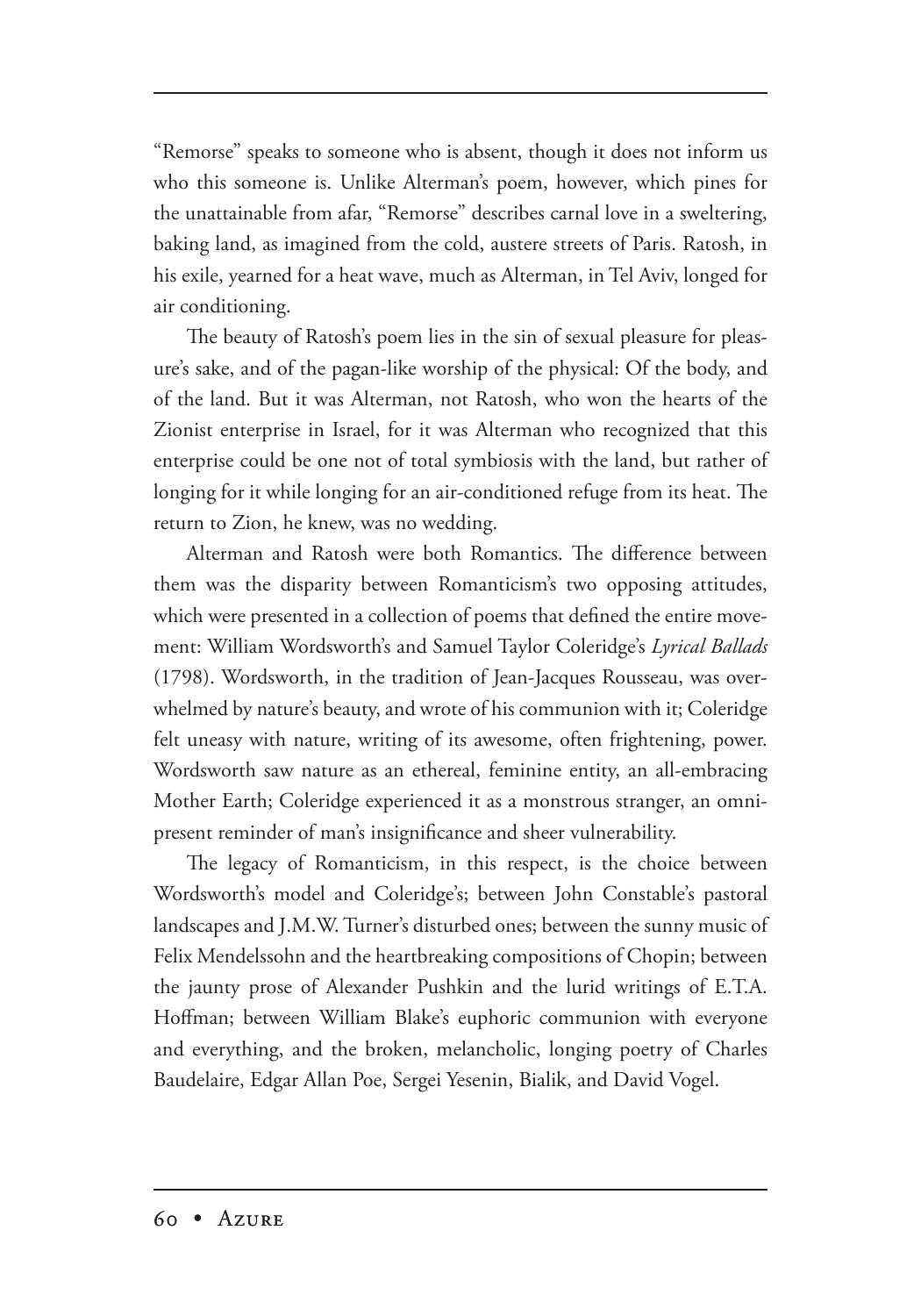Ratosh was a Wordsworthian Romantic; Alterman, a Coleridgean. Wordsworth's English countryside (lakes, fields, muddy paths) was replaced by Ratosh's Canaanite desert landscapes, but wild nature is wild nature, and communion is communion. In this, Ratosh was the most extreme proponent of the "one with the land" approach, but he certainly wasn't the only one. There was also the work of the artists of the Bezalel Academy in Jerusalem and of Neve Tzedek in Tel Aviv, not to mention the celebrated posters of the Jewish Agency and Jewish National Fund.

Whatever the differences between Ephraim Moshe Lilien and Nahum Gutman, between Reuven Rubin and the stamp designers for the JNF, the common denominator among all the artists of the period was their naïve, Orientalist view of the land. This Orientalism, in fact, was also characteristic of the musicians of the time, among them Paul Ben-Haim, Ödön Pártos, Alexander Uriah Boskovitch (the composer of the "Semitic Suite"), and their peers in the "Mediterranean School" of music. Of course, their music doesn't sound Mediterranean at all; rather, it sounds like Béla Bartók diluted by Claude Debussy. This same Orientalism also spawned the Israeli dance movement, led by Rivka Sturman, Sara Levi-Tanai, and Gurit Kadman (all three kibbutz members), priestesses of the debka and the tambourine.

Alterman, as a "negative," anti-pastoral Romantic, scorned these efforts to "fall in love" with the "enchanted Levant," believing them to be nothing more than a contrivance, or a sleight of the painter's hand, or a European foot attempting vainly to dance a Yemenite step. In 1961, he wrote a smirking elegy of a play about the founding generation of Kibbutz Degania, and placed in the mouth of one of the characters his own opinions on "the Zionist romance with pinkish sunrises and with date palms, with a plow and furrow and with a marmalade worker, with certificates of his contribution and with cans in heaven," and on the kibbutz posters in which "pseudoromantic camels tread on a pseudo-classic background." Another character in the same play describes the land of Israel thusly: "A flame, at the sight of which fled the forests, the water, the fields, the men and the women, loves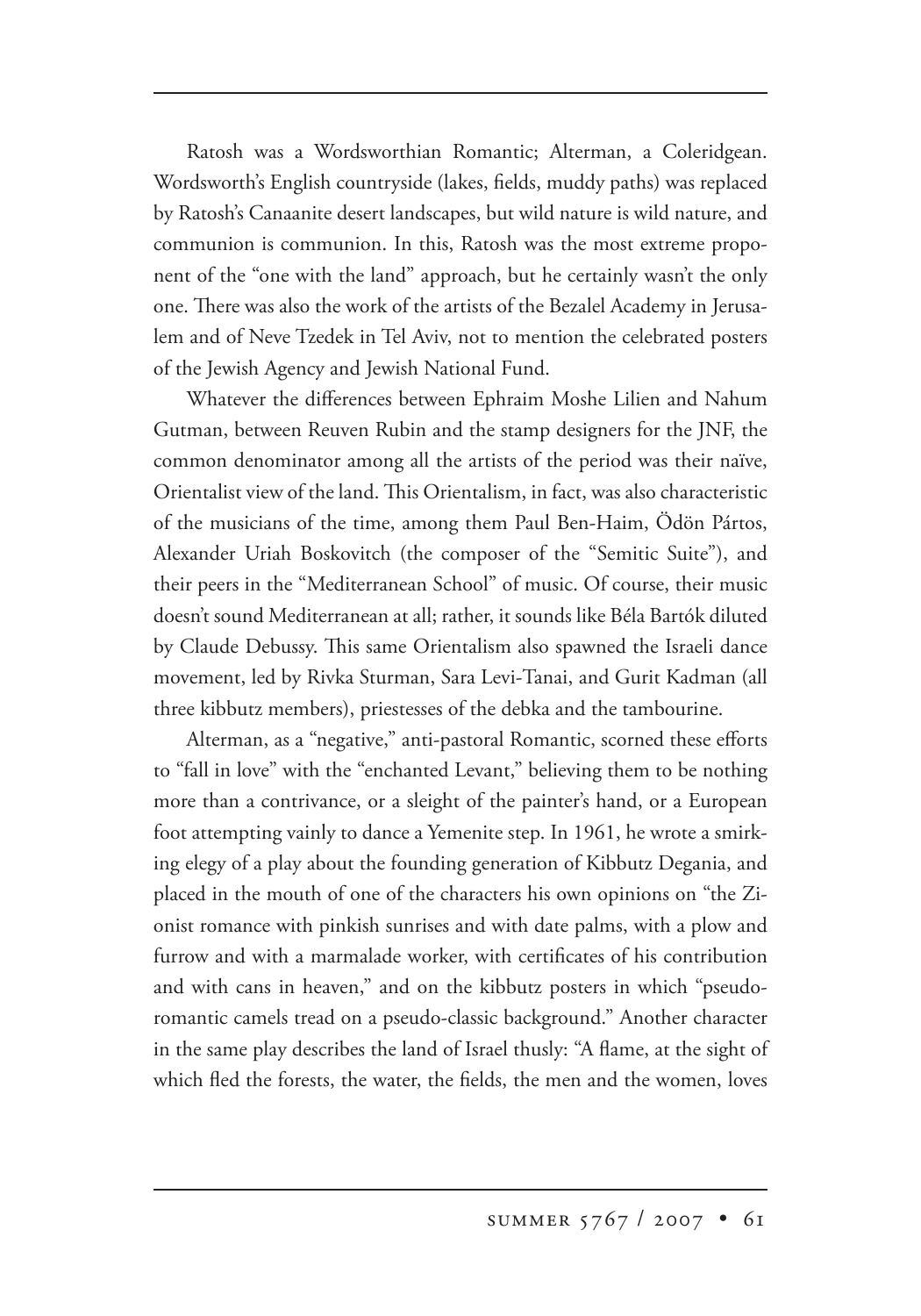and laughter, and weeping, leaving the bare stones with their thin and sparkling veils of dust, and the strong sun, that never ends, pouring onto this courtyard, on the duty, on the laws revealed in the stone, on the alien and heavy tools, on the endless weariness."

There was no air conditioning in Kibbutz Degania. Nor, clearly, was there any in Alterman's apartment when he wrote this play.

Y itzhak Lamdan, in his poem, "Masada," named one of its chapters "Desert Storm"; Agnon's Jerusalem, in "Ido and Inam," is one of balmy desert nights; Yonat and Alexander Sened named their novel *Land Without Shade*; O. Hillel penned a collection of poems called *The Noon Country*, and a memoir with the title *Blue and Thorns*; Amos Oz's first book was called *Where the Jackals Howl*, and his collection of essays *Under This Blazing Light*; Daniel Waxman's feature film was called "Hamsin" ("Heat Wave"); a late work by S. Yizhar was entitled *Tzalhavim* (the title combines the Hebrew terms for 'yellow' and 'inflamed with love'); the most talkedabout novel of 2001 bore the title *Heat Wave and Crazy Birds*. The full list of Israeli works named for the country's climate would fill several pages.

These and other Israeli writers, poets, and artists sought refuge from the land's heat and glaring light within a private world of illusions (a world very much like Ardon's). We see this in the work of Oz again and again, through adventures in arctic tundras and forests, and crusades in the snow anything to bring winter onto the scene. Authors such as Pinhas Sadeh, Dahlia Ravikovitch, Yonah Wallach, and Yair Hurvitz also preferred the wintry climate of the land of Oz to the blinding heat of Tel Aviv, and the dusty howling sandstorms of Israel's deserts. The struggle in Israeli art and literature, then, is the struggle between the desire to acclimate to the land of Israel, and the refusal to accept the place, or ourselves as permanent dwellers here. This tension is an essential ingredient of Israelis' engagement to their land, and of their view of what it means to be Israeli.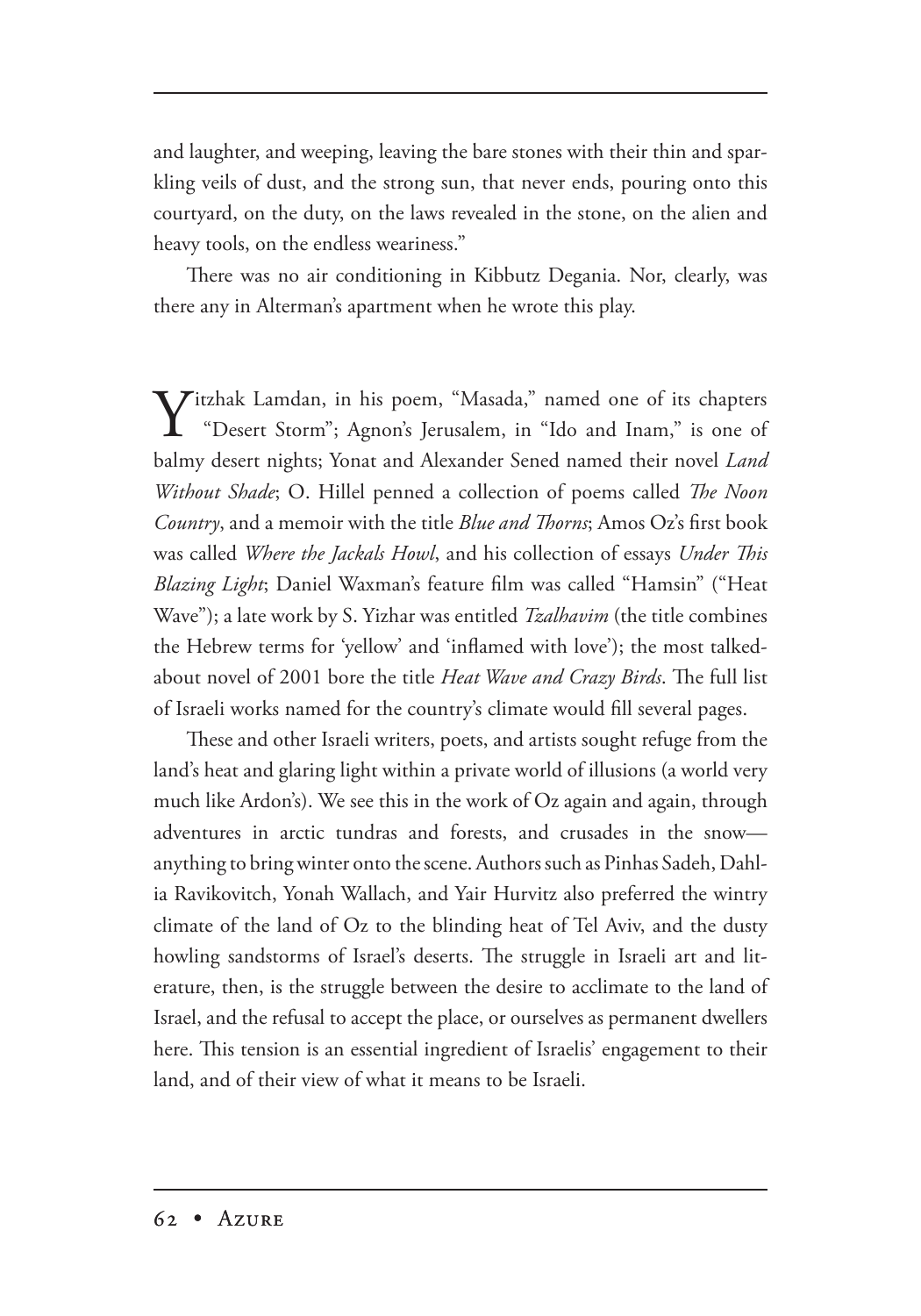This tension may also prevent the adoption of any permanent, definitive perspective on the land of Israel. In over a century of Zionism, Jewish Israelis still cannot agree on Israel's borders. This is the logic of our courtship with the land, the irreplaceable eroticism of engagement: It is endless not only in time, but also in space; that is, in the dimensions of a lover's body. A wife's body has predictable proportions; a lover's takes on a scope that contradicts the laws of perspective, growing larger the farther away it moves. It also, however, grows less clear, and this lack of clarity is equally essential to its apprehension by her lover. The lover, after all, does not want to see the mole on his beloved's chin, or her fillings when she laughs. He does not know exactly how tall she is, or how much she weighs; she is both massive and petite all at once, because she is everything.

For this reason, perhaps, Zionism has refused to establish Israel's permanent, fixed borders, so that its leaders can, disgracefully, forever draw and redraw the contours of her body, maintaining an image of the land as elusive, amorphous, and eternally surprising. From war to war, from agreement to agreement, the land has alternately swelled and shrunk. The continuing discussions over the fate of Judea, Samaria, and the Golan Heights have produced more possible maps than there are rifts in the nation. Jerusalem, too, is both "divided" and "united," depending on your point of view; its size becomes smaller or larger, depending on the political or religious issue at stake. And it contains the Holy of Holies, the most elusive location on earth. Is the Temple Mount in our hands? In their hands? What is to become of it? Will it be nationalized, or internationalized, or will it remain, always and forever, a focal point of endless strife, all because we have avoided defining our lover?

The land's navel, identified by three major religions as the birthplace of the world, is an absence masquerading as a presence. It is not so much an object as a desire for one. It is a mountain that is, in fact, a pit.

Zionism is an ache for the Land of Zion, for the City of Zion, and, at its core, for the Temple Mount and the Temple itself, a Temple that has